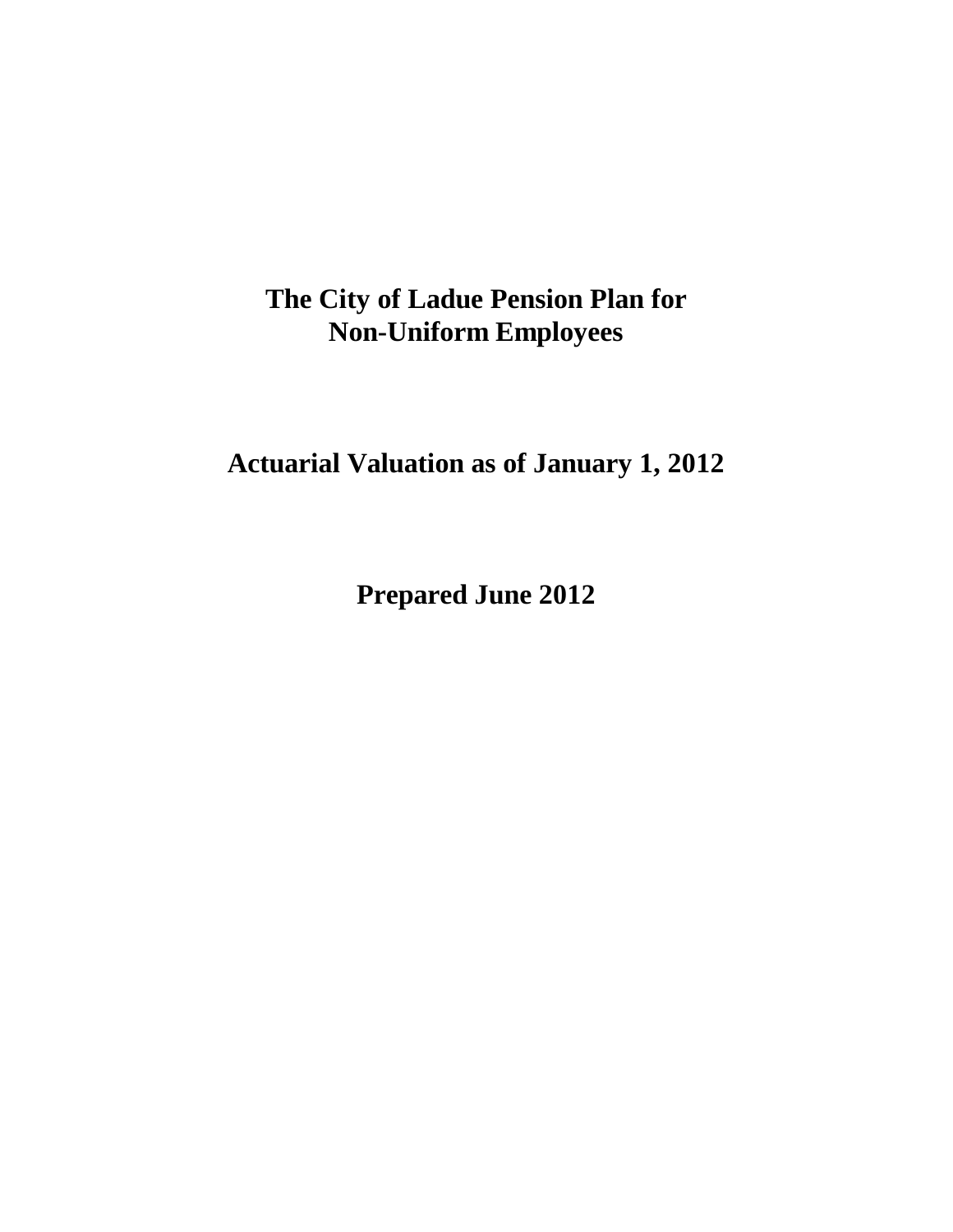## **January 1, 2012 Actuarial Valuation**

### **Contents**

|                                              | Page           |
|----------------------------------------------|----------------|
| <b>Introduction and Purpose</b>              | 1              |
| <b>Actuarial Certification</b>               | $\overline{2}$ |
| <b>Discussion of Valuation Results</b>       | 4              |
| <b>Summary of Valuation Results</b>          | 6              |
| Statement of Assets as of January 1, 2012    | 7              |
| <b>Statement of Income and Disbursements</b> | 8              |
| Development of Actuarial Value of Assets     | 9              |
| Development of Recommended Contribution      | 10             |
| GASB 25 and 27 Disclosure Information        | 11             |
| <b>Actuarial Assumptions and Methods</b>     | 14             |
| <b>Summary of Plan Provisions</b>            | 17             |
| <b>Summary of Member Data</b>                | 20             |
| <b>Historical Trends</b>                     | 23             |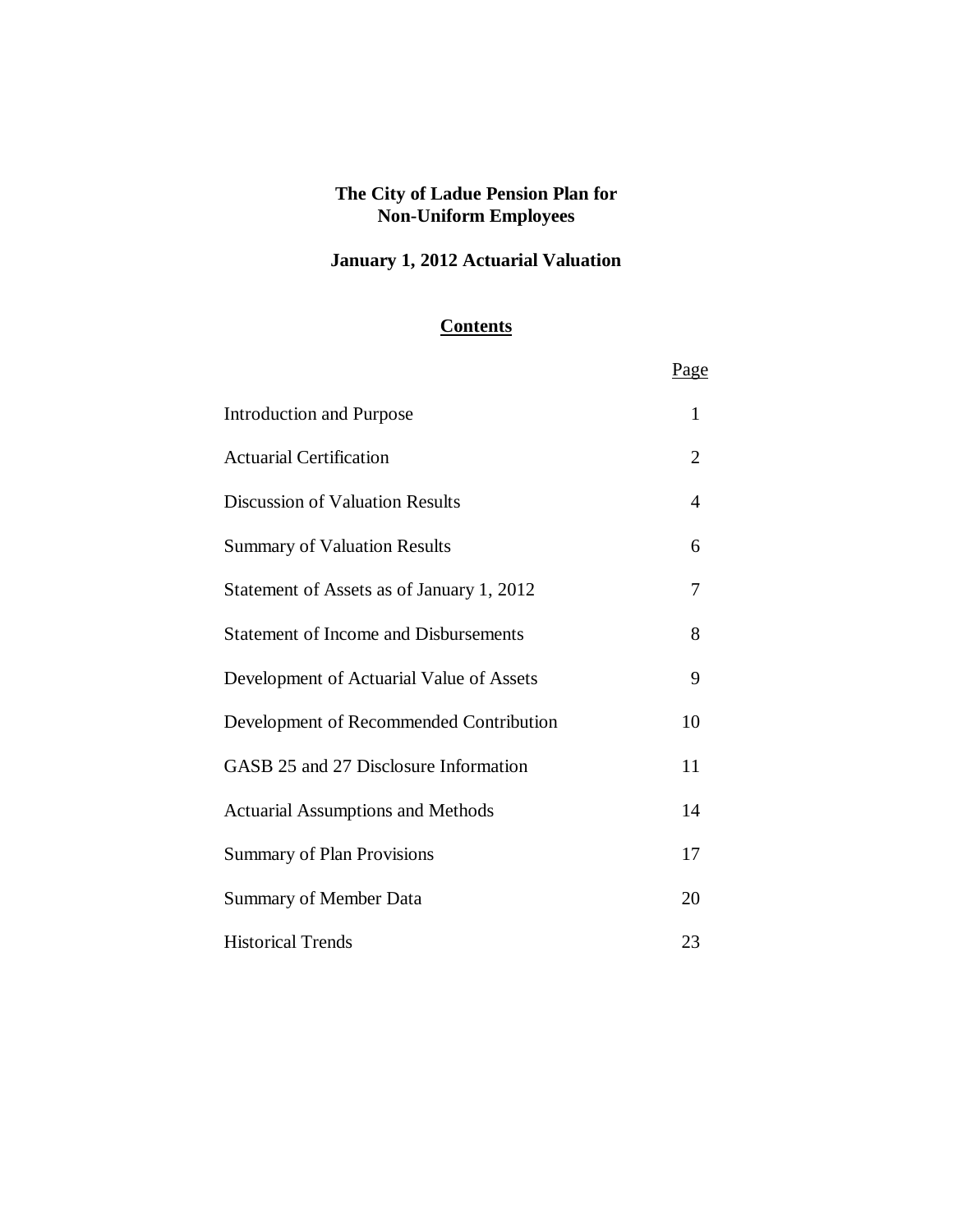#### **January 1, 2012 Actuarial Valuation**

#### **Introduction and Purpose**

In this report, we present the results of the January 1, 2012 actuarial valuation for the City of Ladue Pension Plan for Non-Uniform Employees. The report has been prepared at the request of the City for the sole use of the Retirement Committee of the City of Ladue Pension Plan for Non-Uniform Employees and the City of Ladue as the contributing plan sponsor.

#### PURPOSES OF THE VALUATION

The actuarial valuation of the Plan is intended to accomplish several purposes:

- The determination of the recommended level of employer contributions for the 2012 calendar year
- Provide information required under applicable governmental accounting standards
- Assessment of the relative funded position of the plan on an ongoing basis, i.e., through a comparison of plan assets and projected plan liabilities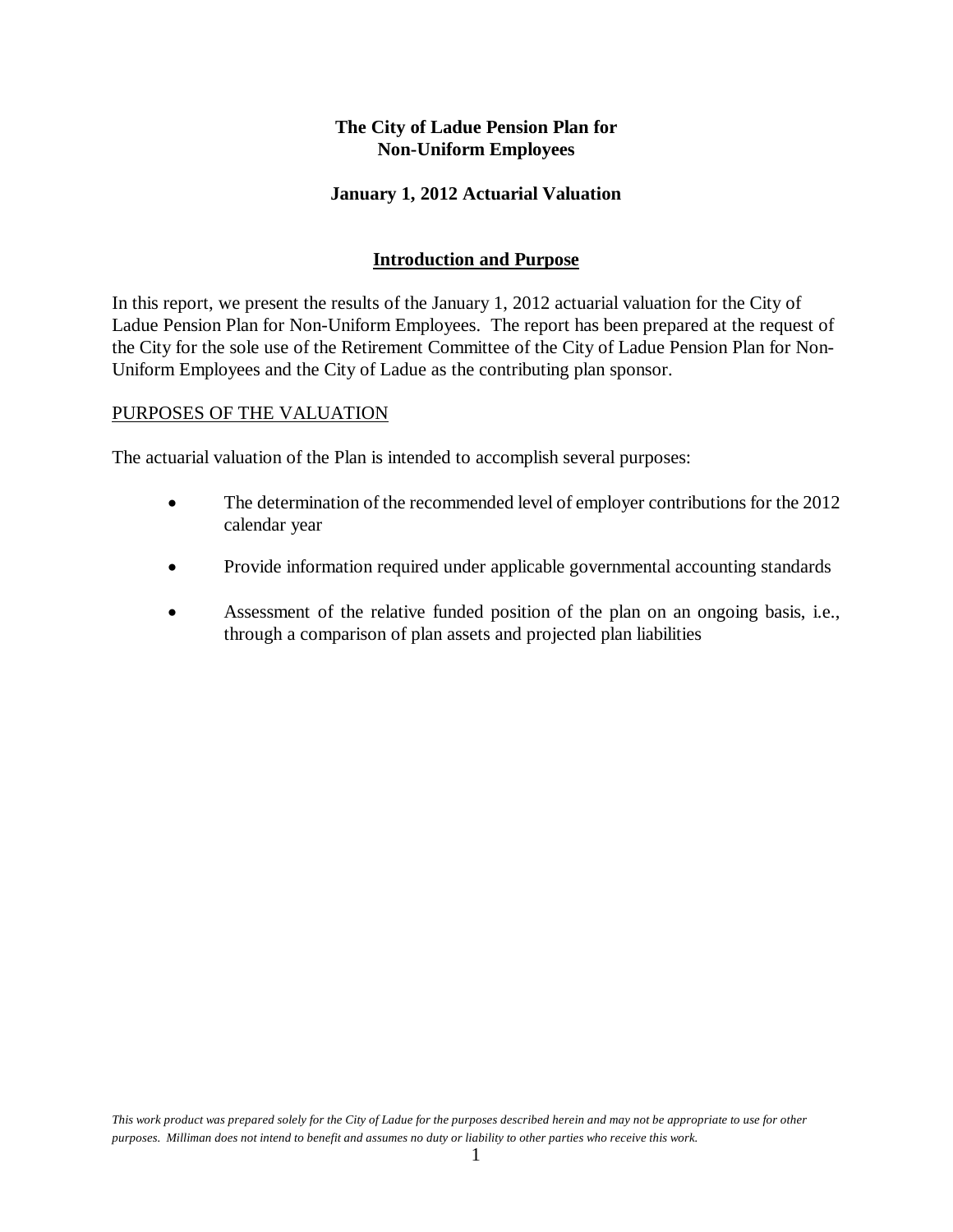#### **January 1, 2012 Actuarial Valuation**

### **Actuarial Certification**

As requested, we have performed an actuarial valuation of the City of Ladue Pension Plan for Non-Uniform Employees as of January 1, 2012 for determining contributions for the calendar year ending December 31, 2012. Our findings are set forth in this actuary's report. This report reflects the benefit provisions in effect on January 1, 2012.

In preparing this report, we relied, without audit, on information (some oral and some in writing) supplied by the City and The Commerce Trust Company. This information includes, but is not limited to, plan provisions, employee data, and financial information. We found this information to be reasonably consistent and comparable with information used for other purposes. The valuation results depend on the integrity of this information. If any of this information is inaccurate or incomplete our results may be different and our calculations may need to be revised.

All costs, liabilities, rates of interest, and other factors for the Plan have been determined on the basis of actuarial assumptions and methods which are individually reasonable (taking into account the experience of the Plan and reasonable expectations).

Future actuarial measurements may differ significantly from the current measurements presented in this report due to such factors as the following: plan experience differing from that anticipated by the economic or demographic assumptions; changes in economic or demographic assumptions; increases or decreases expected as part of the natural operation of the methodology used for these measurements (such as the end of an amortization period or additional cost or contribution requirements based on the plan's funded status); and changes in plan provisions or applicable law. Due to the limited scope of our assignment, we did not perform an analysis of the potential range of future measurements. The City has the final decision regarding the appropriateness of the assumptions and adopted them as indicated in this report.

Actuarial computations presented in this report are for purposes of determining the recommended funding amounts for the City. Actuarial computations presented in this report under GASB Statements No. 25 and 27 are for purposes of fulfilling financial accounting requirements. The computations prepared for these two purposes may differ as disclosed in our report. The calculations in the enclosed report have been made on a basis consistent with our understanding of the City's funding requirements and goals as well as our understanding of the plan provisions described on pages 17-19 of this report, and of GASB Statements No. 25 and 27. Determinations for purposes other than meeting these requirements may be significantly different from the results contained in this report. Accordingly, additional determinations may be needed for other purposes.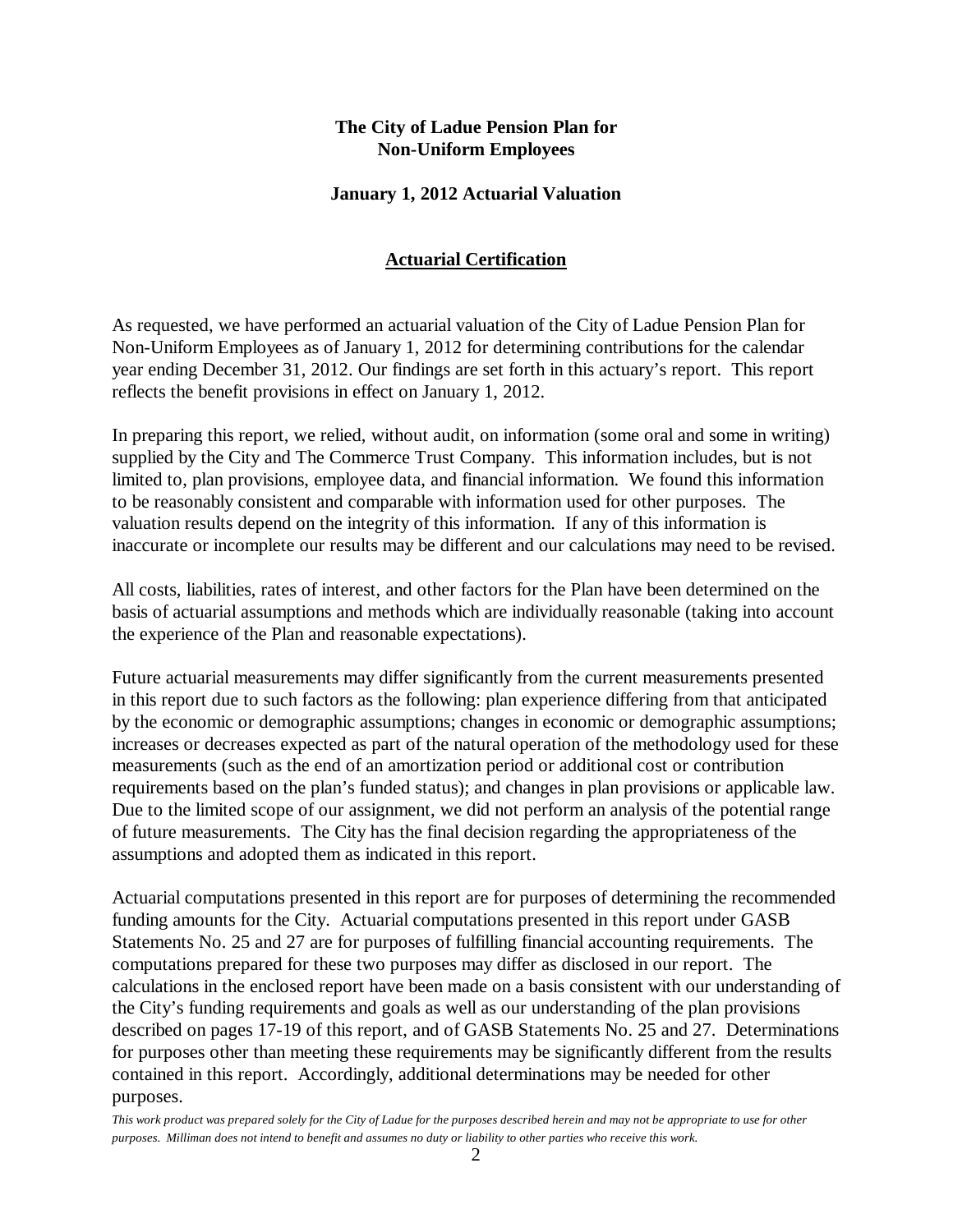Milliman's work is prepared solely for the internal business use of the City of Ladue. To the extent that Milliman's work is not subject to disclosure under applicable public records laws, Milliman's work may not be provided to third parties without Milliman's prior written consent. Milliman does not intend to benefit or create a legal duty to any third party recipient of its work product. Milliman's consent to release its work product to any third party may be conditioned on the third party signing a Release, subject to the following exceptions:

- (a) The City may provide a copy of Milliman's work, in its entirety, to the Plan's professional service advisors who are subject to a duty of confidentiality and who agree to not use Milliman's work for any purpose other than to benefit the Plan.
- (b) The City may provide a copy of Milliman's work, in its entirety, to other governmental entities, as required by law.

No third party recipient of Milliman's work product should rely upon Milliman's work product. Such recipients should engage qualified professionals for advice appropriate to their own specific needs.

The consultants who worked on this assignment are pension actuaries. Milliman's advice is not intended to be a substitute for qualified legal or accounting counsel.

On the basis of the foregoing, we hereby certify that, to the best of our knowledge and belief, this report is complete and accurate and has been prepared in accordance with generally recognized and accepted actuarial principles and practices. We are members of the American Academy of Actuaries and meet the Qualification Standards to render the actuarial opinion contained herein.

We respectfully submit the following report, and we look forward to discussing it with you.

Sincerely,

Michal  $47$ 

Michael J. Zwiener, FSA William D. Winningham, EA Consulting Actuary Actuary Joint Board Enrollment #11-03686 Joint Board Enrollment #11-06367

MJZ/WDW/mjk

William him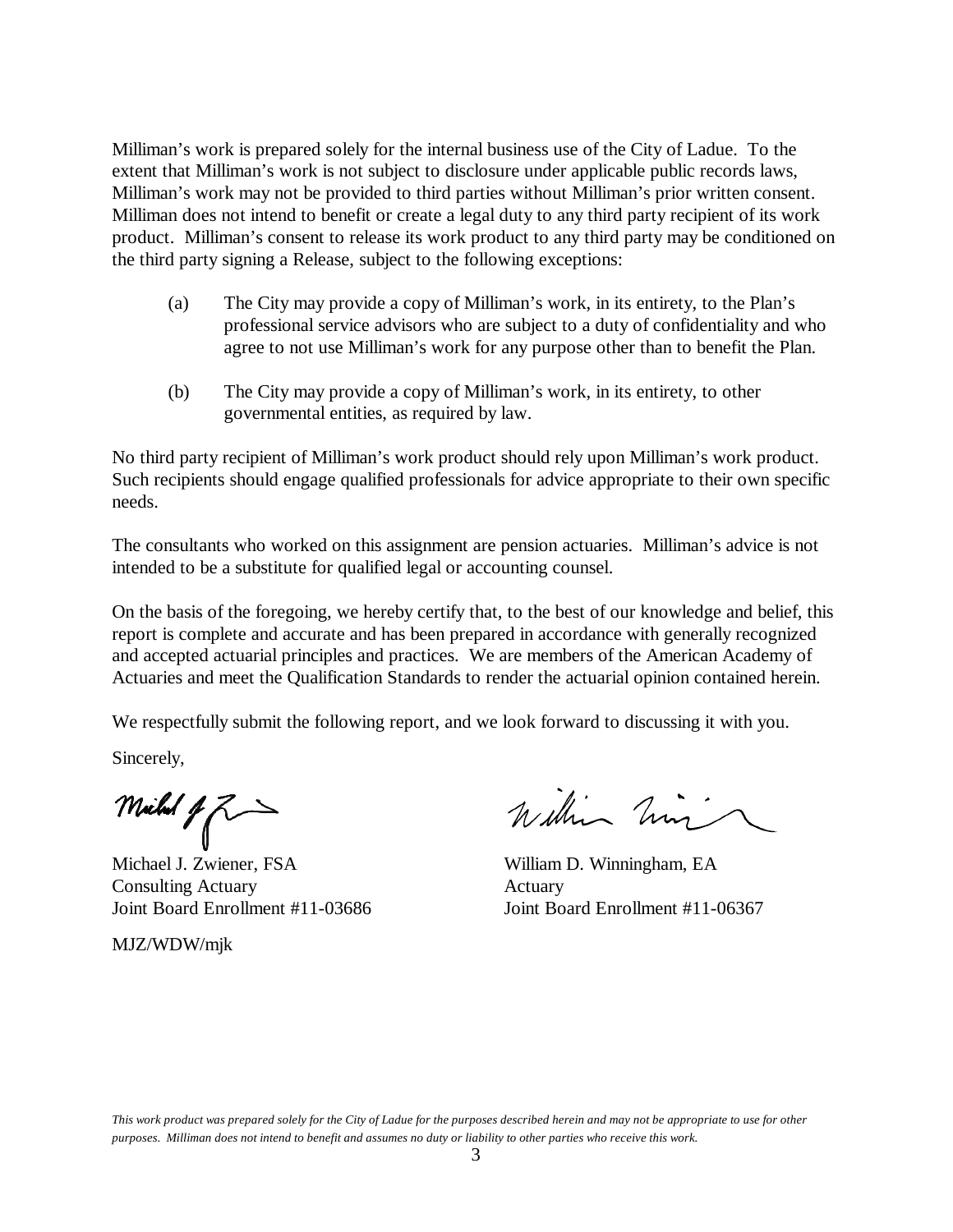#### **January 1, 2012 Actuarial Valuation**

#### **Discussion of Valuation Results**

#### 1. **Contribution Recommendation**

The results of this valuation are used to determine recommended contribution rates to the Plan for the 2012 calendar year. A comparison of recommended contribution rates for the current and immediately preceding valuations is shown below:

|                                        | Actuarial Valuation as of |                       |  |
|----------------------------------------|---------------------------|-----------------------|--|
|                                        | January 1, 2011           | January 1, 2012       |  |
| Applies to Calendar Year               | $01/01/11 - 12/31/11$     | $01/01/12 - 12/31/12$ |  |
| Recommended Contribution (end of year) | \$139,170                 | \$200,550             |  |
| <b>Actual Contribution</b>             | 139,170                   | N/A                   |  |

 There was an increase in the recommended contribution rate as compared to the preceding year. The primary reasons for the increase were loss due to investment return less than expected on the actuarial value of assets (2.8% vs. 7.5%) and the addition of a sick leave and vacation pay cashout assumption.

#### 2. **Plan Assets**

The unaudited market value of plan assets decreased from \$3,307,634 at January 1, 2011 to \$3,293,456 at January 1, 2012. A balance sheet and statement of income and disbursements are presented on pages 7 and 8, respectively. The net market rate of return was (0.6)% for the period.

The actuarial value of assets increased from \$3,399,572 at January 1, 2011 to \$3,501,401 at January 1, 2012. The development of the January 1, 2012 actuarial value of assets is presented on page 9. The net actuarial rate of return for the period was 2.8% vs. the assumed rate of 7.5%.

Due to the asset smoothing method used, there are \$207,945 of investment losses that have not yet been recognized in the Actuarial Value of Assets (see page 9).

#### 3. **Actuarial Assumptions, Methods and Plan Provisions**

In the current valuation, an assumption was added to account for sick leave and vacation cashouts being included in a member's Final Average Earnings. The disability lapse assumption was also discontinued.

All other actuarial assumptions, methods and plan provisions remained the same as the prior year. Descriptions of these can be found on pages 14-19.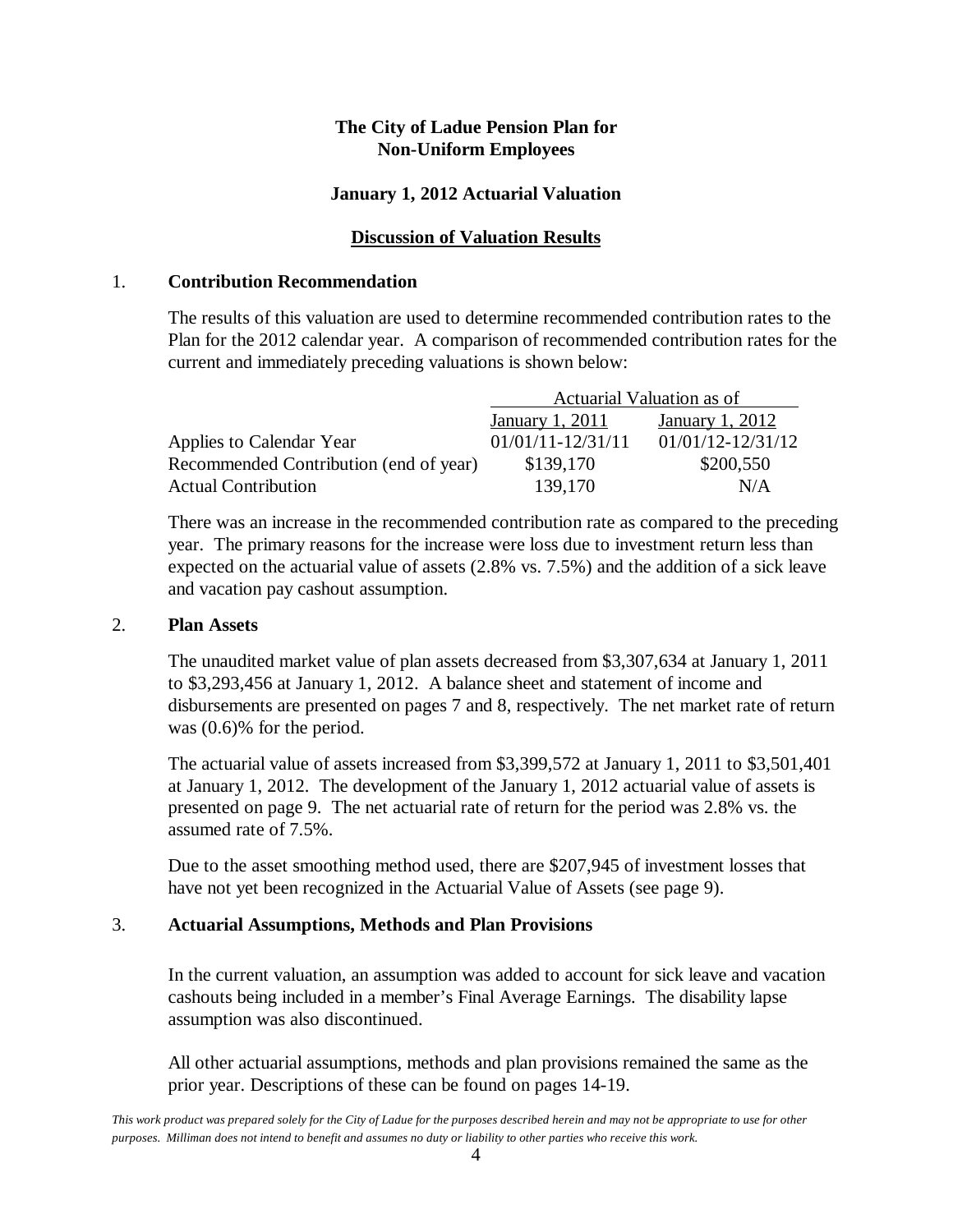#### 4. **Plan Population**

The number of active members included in the valuation decreased from 29 in the previous valuation to 28 in the current valuation. The number of members in pay status increased from 11 to 13. The number of deferred vested members remained at 2. A detailed reconciliation can be found on page 22.

#### 5. **Funded Status**

Methods of measuring a Plan's funded status are prescribed in paragraph 37 of Statement 25 of the Governmental Accounting Standards Board.

The GASB rules provide a couple of bases for assessing the funded status of the plan on an ongoing basis (see page 11 for detailed calculations). One basis is to divide the actuarial value of assets by the Entry Age Normal Accrued Liability. Page 11 shows this ratio to be 82.1% for the current year. An upward trend in this ratio over the years is considered a favorable indicator of the plan's funding progress.

Another measure displayed on page 11 is the Unfunded Accrued Liability as a percentage of covered payroll. A downward trend in this ratio over time is considered favorable.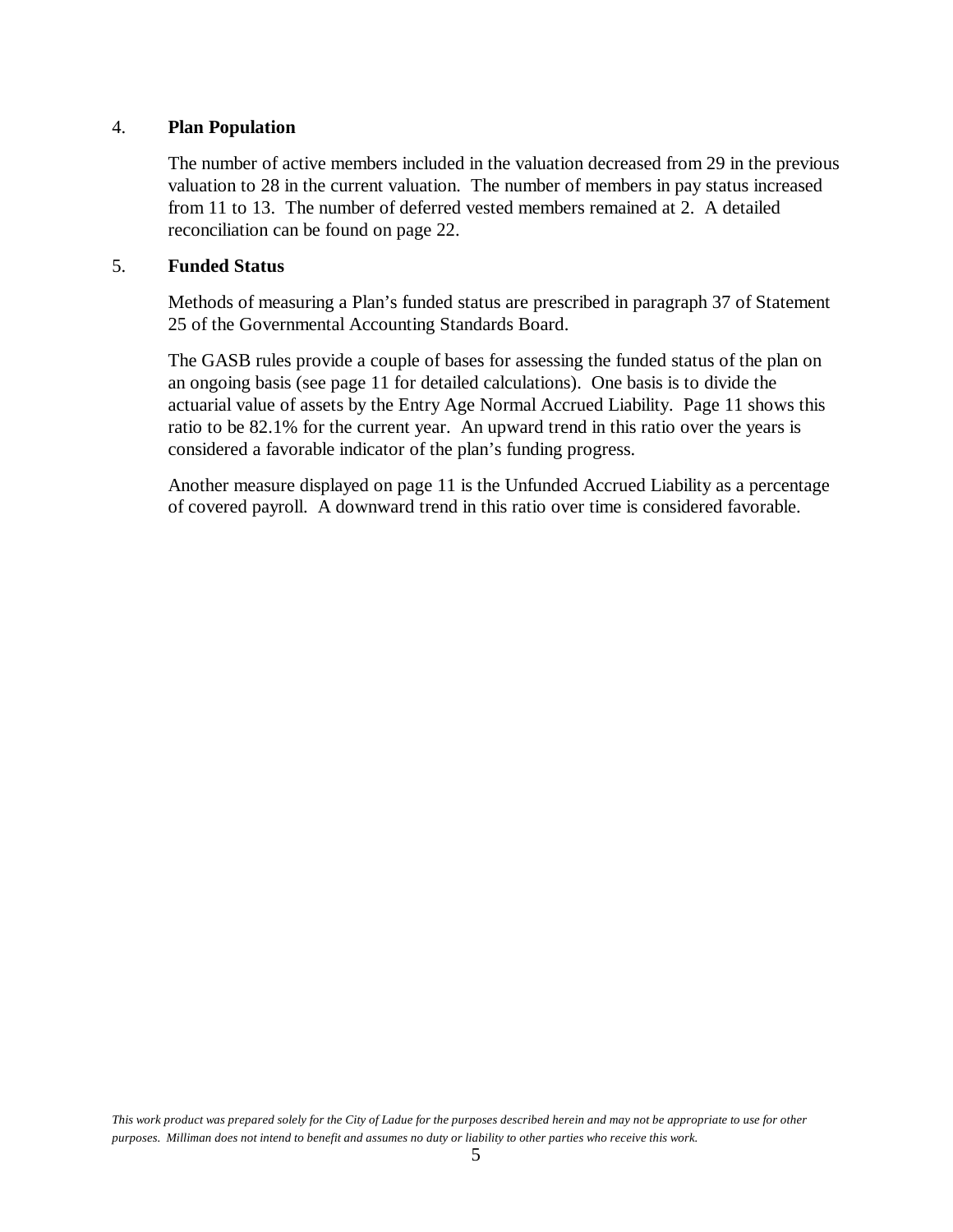### **January 1, 2012 Actuarial Valuation**

#### **Summary of Valuation Results**

|                                                       | Valuation Date*<br>January 1, 2011 | <b>Valuation Date</b><br><b>January 1, 2012</b> |
|-------------------------------------------------------|------------------------------------|-------------------------------------------------|
| Number of Members:                                    |                                    |                                                 |
| Active                                                | 29                                 | 28                                              |
| <b>Receiving Payments</b>                             | 11                                 | 13                                              |
| <b>Terminated Vested</b>                              | $\overline{2}$                     | $\overline{2}$                                  |
| Total                                                 | 42                                 | 43                                              |
| <b>Annual Covered Payroll</b>                         | 1,717,264                          | 1,638,495                                       |
| Annual Payroll of Members under Normal Retirement Age | 1,385,721                          | 1,490,961                                       |
| Market Value of Assets                                | 3,307,634                          | 3,293,456                                       |
| <b>Actuarial Value of Assets</b>                      | 3,399,572                          | 3,501,401                                       |
| <b>Present Value of Future Benefits</b>               | 4,407,308                          | 5,002,693                                       |
| <b>Present Value of Future Normal Costs</b>           | 1,007,736                          | 1,501,292                                       |
| Normal Cost                                           | 130,158                            | 187,256                                         |
| <b>Recommended Contribution</b>                       | 139,170                            | 200,550                                         |
|                                                       |                                    |                                                 |

*\*From Mercer January 1, 2011 Actuarial Valuation Report*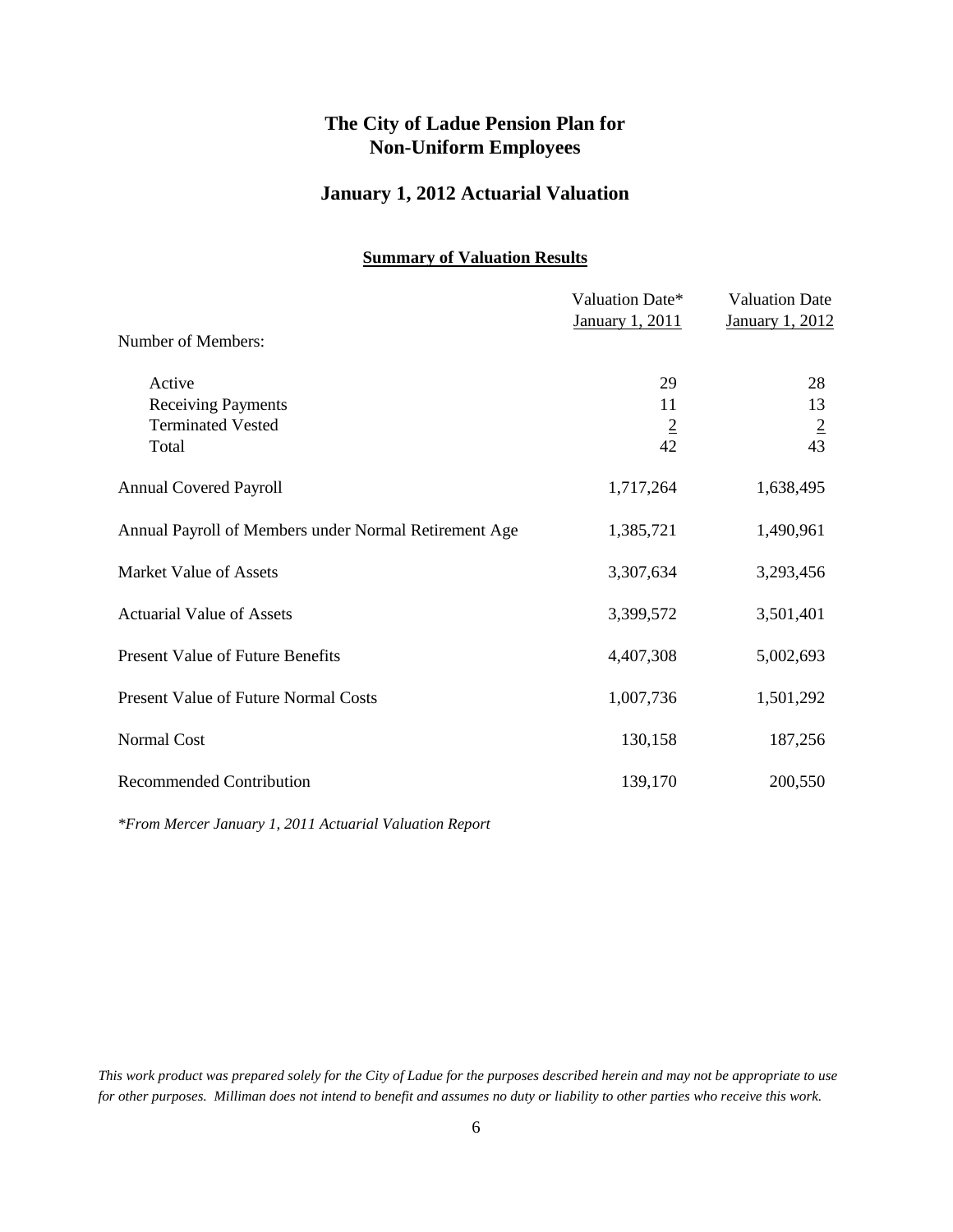### **January 1, 2012 Actuarial Valuation**

### **Statement of Assets as of January 1, 2012**

| <u>Assets</u> |                                     | Market Value |  |
|---------------|-------------------------------------|--------------|--|
|               | 1. Cash and Equivalents             | \$142,039    |  |
|               | 2. Corporate Bond Funds             | 1,188,104    |  |
|               | 3. Corporate Stocks - Domestic      | 1,278,169    |  |
|               | 4. Corporate Stocks - International | 415,278      |  |
|               | 5. Alternative Investments          | 265,582      |  |
|               | 6. Accounts Receivable              | 4,284        |  |
|               | <b>Total Assets</b>                 | 3,293,456    |  |
|               |                                     |              |  |
|               | Liabilities                         |              |  |
|               | None                                |              |  |
|               |                                     |              |  |

Net Assets \$3,293,456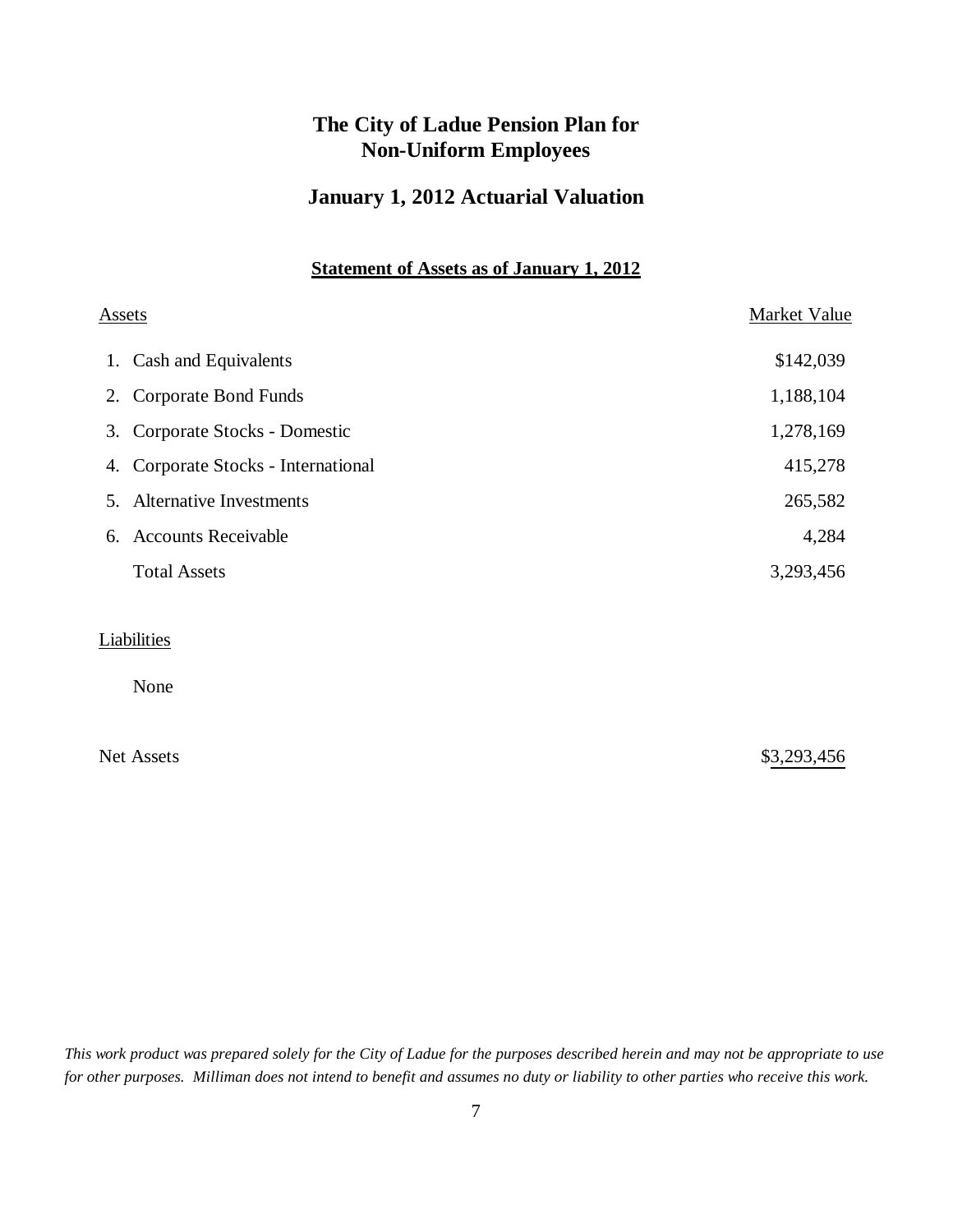## **January 1, 2012 Actuarial Valuation**

#### **Statement of Income and Disbursements**

|    | 1. Market Value of Assets as of January 1, 2011                                                                                        | \$3,307,634                     |
|----|----------------------------------------------------------------------------------------------------------------------------------------|---------------------------------|
| 2. | Income:                                                                                                                                |                                 |
|    | a. City Contributions<br>b. Investment Income (Including Realized<br>and Unrealized Capital Gains/Losses)<br>c. Interest and Dividends | 139,170<br>(109,789)<br>100,954 |
|    | d. Total Income                                                                                                                        | 130,335                         |
| 3. | Expenses                                                                                                                               |                                 |
|    | a. Employee Benefit Distributions<br>b. Investment Expenses<br>c. Administrative Expenses                                              | 100,928<br>10,604<br>32,981     |
|    | d. Total Expenses                                                                                                                      | 144,513                         |
|    | 4. Net Increase (Decrease) = $(2d) - (3d)$                                                                                             | (14, 178)                       |
|    | 5. Market Value of Assets as of December 31, 2011<br>$= (1) + (4)$                                                                     | \$3,293,456                     |
|    | 6. Rate of Return                                                                                                                      | $-0.6\%$                        |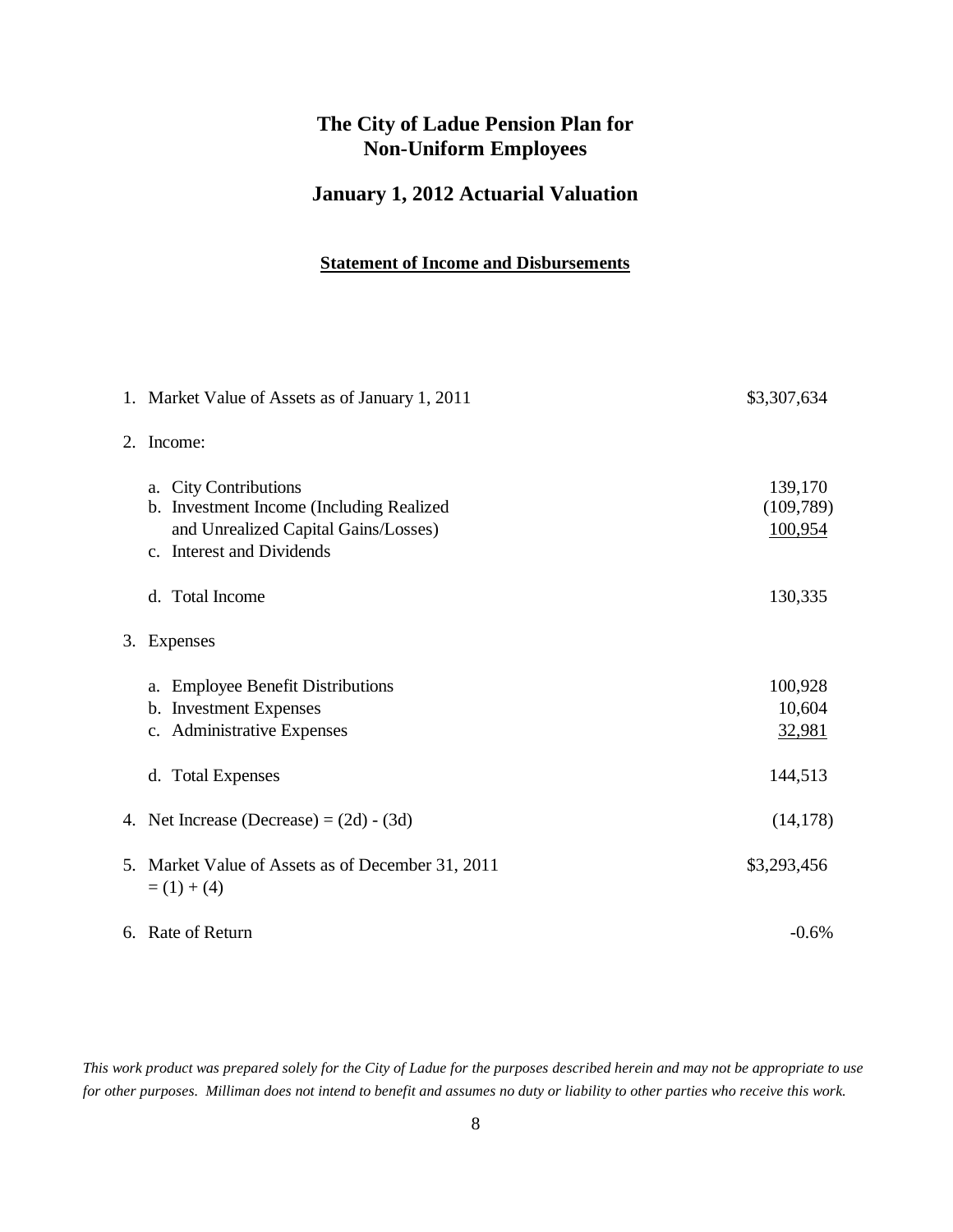### **January 1, 2012 Actuarial Valuation**

#### **Development of Actuarial Value of Assets**

| 1. Actuarial Value of Assets as of January 1, 2011            | \$3,399,572 |
|---------------------------------------------------------------|-------------|
| 2. Contributions                                              | 139,170     |
| 3. Benefit Payments                                           | (100, 928)  |
| 4. Expenses                                                   | (32,981)    |
| 5. Expected Return at 7.5%                                    | 255,165     |
| 6. Expected Actuarial Value of Assets as of December 31, 2011 | 3,659,998   |
| $= (1) + (2) + (3) + (4) + (5)$                               |             |
| 7. Market Value of Assets as of December 31, 2011             | 3,293,456   |
| 8. Adjustments on Market Value                                | (158, 597)  |
| (See Schedule of Market Value Adjustments below)              |             |
| 9. Actuarial Value of Assets as of December 31, 2011          | 3,501,401   |
| $= (6) + (8)$ , but not less than 80% x (7),                  |             |
| nor more than $120\% \times (7)$                              |             |

#### Schedule of Market Value Adjustments

| Unrecognized                                     | Unrecognized   |
|--------------------------------------------------|----------------|
| 12/31/2011<br><b>Balance</b><br>Gain / (Loss)    | <b>Balance</b> |
| 01/01/2011<br>Adjustment<br>Year<br><b>Base</b>  | 01/01/2012     |
| (\$38,410)<br>$(\$7,682)$<br>2007<br>$(\$7,682)$ | \$0            |
| (879, 958)<br>2008<br>(351,982)<br>(175,992)     | (175,990)      |
| 2009<br>156,812<br>261,352<br>52,270             | 104,542        |
| 110,914<br>2010<br>138,642<br>27,728             | 83,186         |
| (54, 921)<br>(274, 604)<br>2011<br>N/A           | (219, 683)     |
| (\$158,597)<br>$(\$91,938)$<br>Total<br>N/A      | $(\$207,945)$  |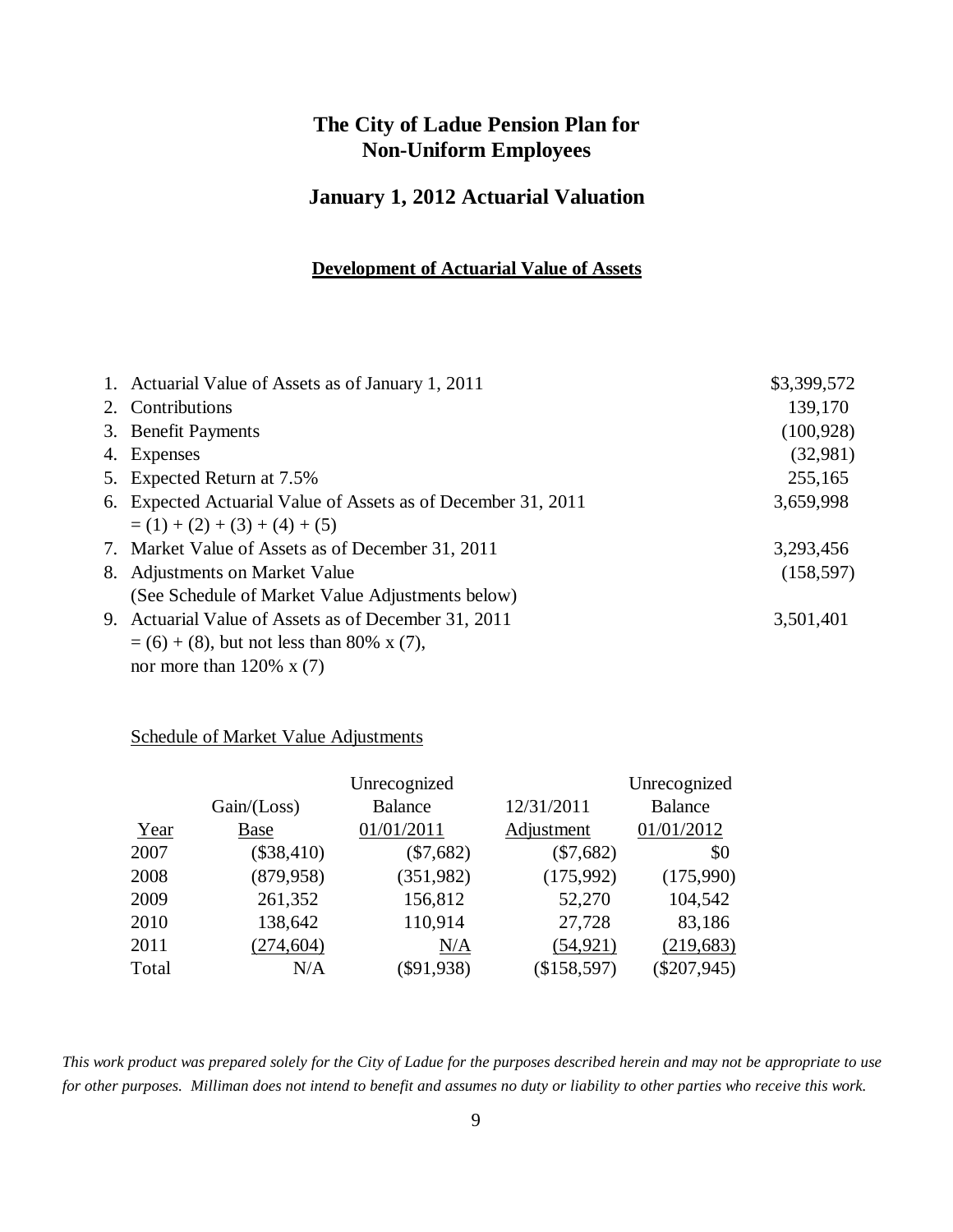### **January 1, 2012 Actuarial Valuation**

#### **Development of Recommended Contribution**

|                                                                        | <b>January 1, 2012</b> |
|------------------------------------------------------------------------|------------------------|
| 1. Present Value of Future Benefits                                    |                        |
| a. Active Members                                                      | \$3,998,798            |
| b. Terminated Vested Members                                           | 77,711                 |
| c. Retired Members                                                     | 818,786                |
| d. Beneficiaries                                                       | 107,398                |
| e. Disabled Members                                                    |                        |
| f. Total                                                               | 5,002,693              |
| 2. Actuarial Value of Assets                                           | 3,501,401              |
| 3. Present Value of Future Normal Costs                                | 1,501,292              |
| $(1f) - (2)$ , not less than zero                                      |                        |
| 4. Present Value of Future Earnings                                    | 13,382,938             |
| 5. Normal Cost Rate: $(3)/(4)$                                         | 11.2180%               |
| 6. Annual Payroll of Members under Normal Retirement Age               | 1,490,961              |
| 7. Normal Cost: $(5)$ x $(6)$                                          | 167,256                |
| 8. Assumed Expenses                                                    | 20,000                 |
| 9. Normal Cost Including Expenses: $(7) + (8)$                         | 187,256                |
| 10. Recommended Contribution, Normal Cost with Interest to End of Year | 200,550                |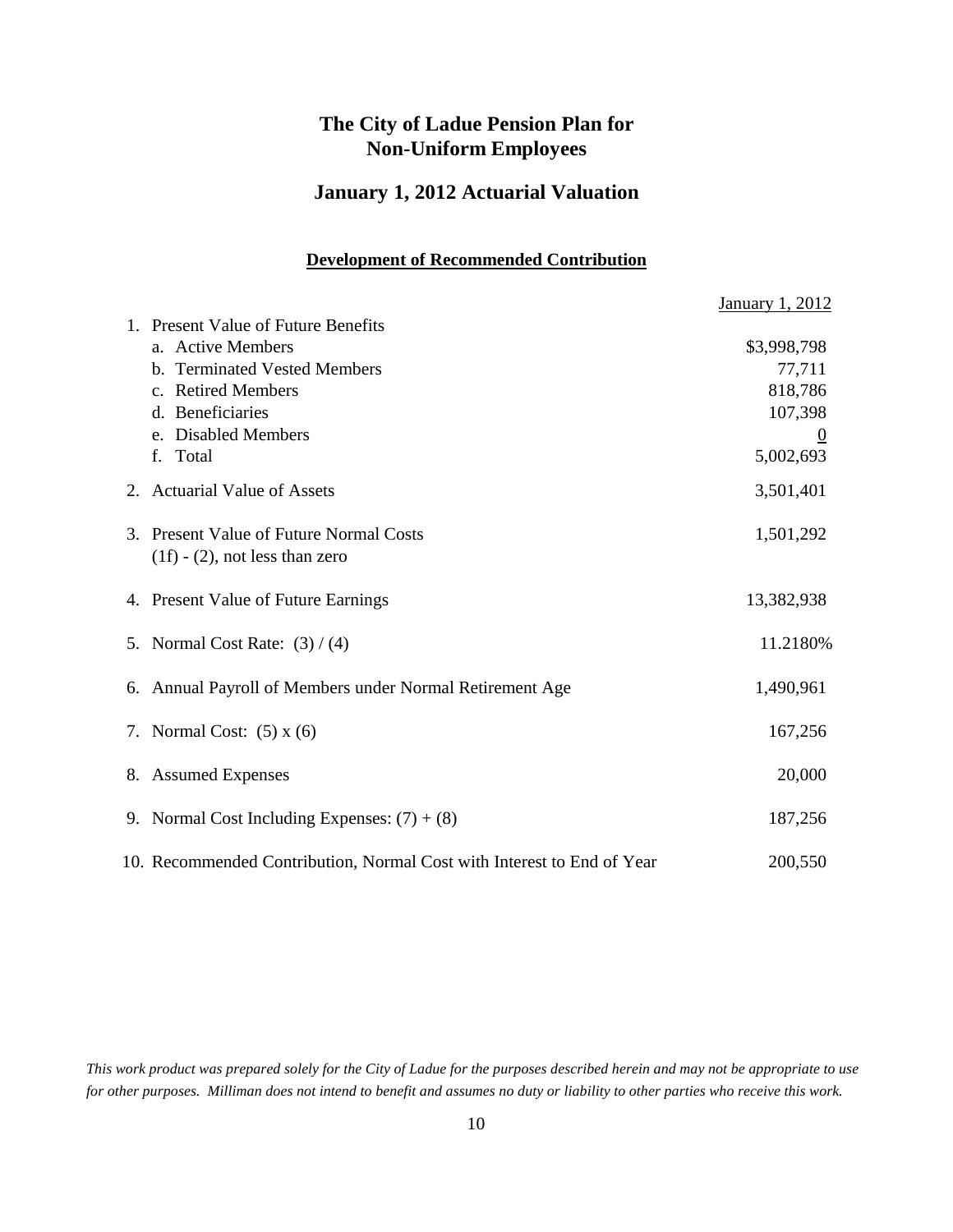#### **January 1, 2012 Actuarial Valuation**

#### **GASB 25 and 27 Disclosure Information**

#### Schedule of Funding Progress\*

| Date       | Actuarial | <b>Entry Age Normal</b> | Unfunded        |        |           | UAL as a               |
|------------|-----------|-------------------------|-----------------|--------|-----------|------------------------|
| of         | Asset     | Accrued                 | Accrued         | Funded | Covered   | Percentage of          |
| Valuation  | Value     | Liability               | Liability (UAL) | Ratio  | Payroll   | <b>Covered Payroll</b> |
|            |           |                         |                 |        |           |                        |
| 01/01/2008 | 2,542,196 | 2,897,592               | 355,396         | 87.7%  | 1,709,715 | 20.8%                  |
| 01/01/2009 | 2,344,006 | 3,148,403               | 804,397         | 74.5%  | 1,727,832 | 46.6%                  |
| 01/01/2010 | 3,069,929 | 3,492,843               | 422,914         | 87.9%  | 1,802,804 | 23.5%                  |
| 01/01/2011 | 3,399,572 | 3,749,837               | 350,265         | 90.7%  | 1,717,264 | 20.4%                  |
| 01/01/2012 | 3,501,401 | 4,264,446               | 763,045         | 82.1%  | 1,638,495 | 46.6%                  |
|            |           |                         |                 |        |           |                        |
| Date       | Market    | <b>Entry Age Normal</b> | Unfunded        |        |           | UAL as a               |
| of         | Asset     | Accrued                 | Accrued         | Funded | Covered   | Percentage of          |
| Valuation  | Value**   | Liability               | Liability (UAL) | Ratio  | Payroll   | <b>Covered Payroll</b> |
| 01/01/2008 | 2,524,959 | 2,897,592               | 372,633         | 87.1%  | 1,709,715 | 21.8%                  |
| 01/01/2009 | 1,953,338 | 3,148,403               | 1,195,065       | 62.0%  | 1,727,832 | 69.2%                  |
| 01/01/2010 | 2,749,187 | 3,492,843               | 743,656         | 78.7%  | 1,802,804 | 41.2%                  |
| 01/01/2011 | 3,307,634 | 3,749,837               | 442,203         | 88.2%  | 1,717,264 | 25.8%                  |
| 01/01/2012 | 3,293,456 | 4,264,446               | 970,990         | 77.2%  | 1,638,495 | 59.3%                  |
|            |           |                         |                 |        |           |                        |

*\*The Plan's funding method is the aggregate actuarial cost method. Because the aggregate method does not identify or separately amortize unfunded actuarial liabilities, information about the Plan's funded status and funding progress has been prepared using the entry age normal actuarial cost method.*

*\*\*Schedule of funding progress based on Market Value of Assets is not required by GASB and is provided for informational purposes only.*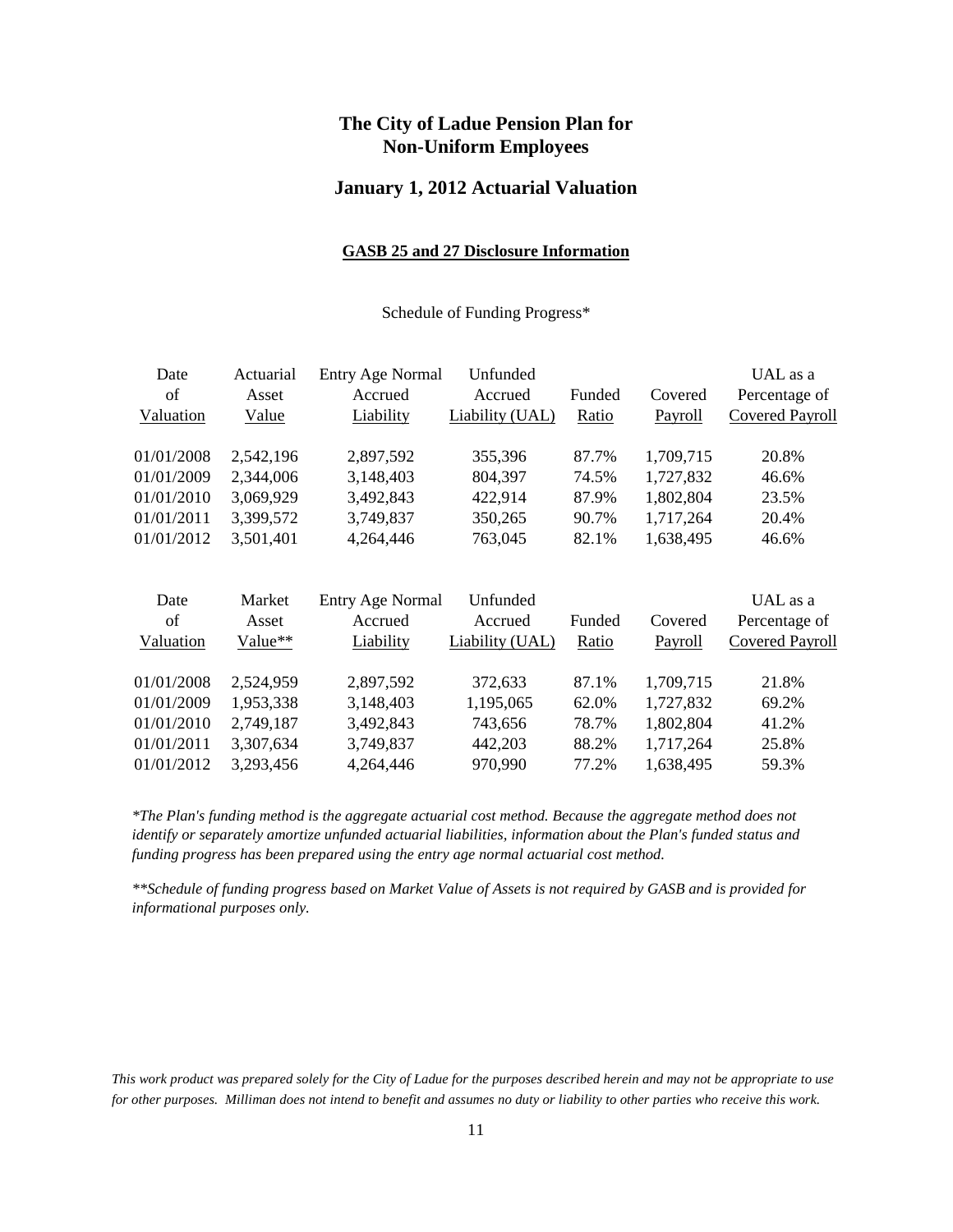### **January 1, 2012 Actuarial Valuation**

#### **GASB 25 and 27 Disclosure Information**

Schedule of Employer Contributions and Development of Net Pension Obligation

| Annual       |           |            |                   |               |            |                  |
|--------------|-----------|------------|-------------------|---------------|------------|------------------|
| Required     |           |            | Annual            | Actual        |            |                  |
| Contribution | Interest  | <b>ARC</b> | Pension           | Employer      | Change     | <b>NPO</b>       |
| (ARC)        | on NPO    | Adjustment | Cost              | Contributions | in NPO     | <b>Balance</b>   |
| (2)          | (3)       | (4)        | $(5)=(2)+(3)-(4)$ | (6)           | (7)        | (8)              |
| 50,615       |           | ---        | 50,615            | 50,615        | $---$      | $\theta$         |
| 92,402       |           |            | 92,402            | 92,402        |            | $\boldsymbol{0}$ |
| 99,990       |           |            | 99,990            | 99,990        |            | $\overline{0}$   |
| 110,188      |           |            | 110,188           | 110,188       |            | $\overline{0}$   |
| 120,800      |           |            | 120,800           | 120,800       |            | $\boldsymbol{0}$ |
| 143,662      |           |            | 143,662           | 143,662       | ---        | $\theta$         |
| 148,695      |           |            | 148,695           | 175,000       | (26,305)   | (26, 305)        |
| 203,664      | (2,039)   | (2,042)    | 203,667           | 403,664       | (199, 997) | (226, 302)       |
| 161,199      | (17,538)  | (19, 146)  | 162,807           | 261,199       | (98, 392)  | (324, 694)       |
| 139,170      | (24, 352) | (33,017)   | 147,835           | 139,170       | 8,665      | (316,029)        |
| 200,550      | (23,702)  | (37, 849)  | 214,697           | N/A           | N/A        | N/A              |
|              |           |            |                   |               |            |                  |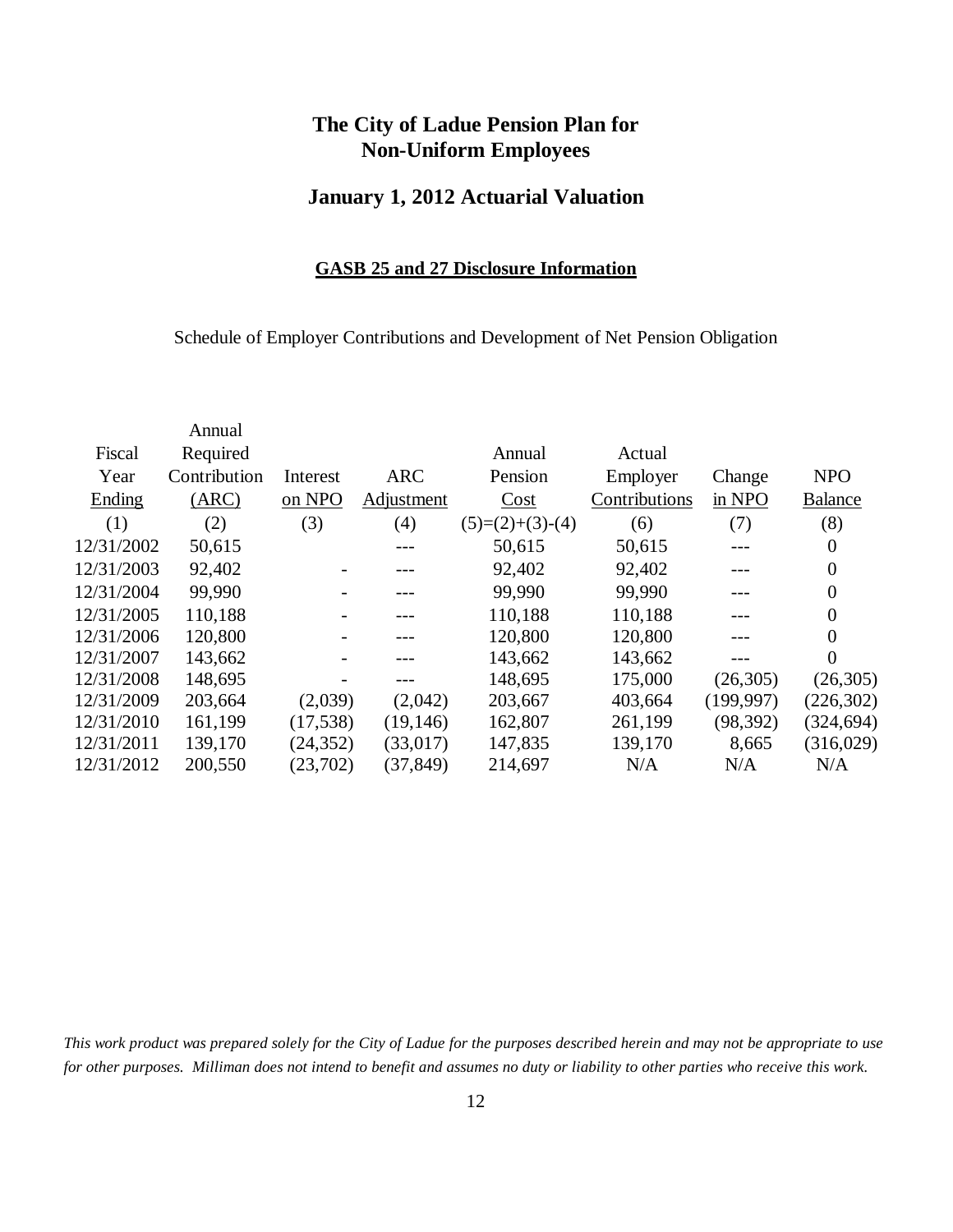### **January 1, 2012 Actuarial Valuation**

#### **GASB Disclosure Supplemental Information**

The complete descriptions of the actuarial methods and assumptions are provided in the Actuarial Assumptions and Methods section of the valuation report.

| <b>Valuation Date:</b>            | January 1, 2012                                                                                                                                                                                                                                                                                                                                                         |
|-----------------------------------|-------------------------------------------------------------------------------------------------------------------------------------------------------------------------------------------------------------------------------------------------------------------------------------------------------------------------------------------------------------------------|
| <b>Actuarial Cost Method:</b>     | Aggregate                                                                                                                                                                                                                                                                                                                                                               |
| Amortization Method:              | Not applicable under the Aggregate Cost Method                                                                                                                                                                                                                                                                                                                          |
| <b>Amortization Period:</b>       | Not applicable under the Aggregate Cost Method                                                                                                                                                                                                                                                                                                                          |
| <b>Asset Valuation Method:</b>    | The actuarial value of assets is equal to the prior year's actuarial<br>value of assets adjusted as follows:                                                                                                                                                                                                                                                            |
|                                   | 1. increased with actual contributions for the year;<br>2. reduced by actual benefit payments and expenses for the year;<br>3. increased by expected investment income calculated using the<br>assumed rate of return<br>4. increased by phased in investment gains/(losses)<br>5. limited to no less than 80% of market value and no more than<br>120% of market value |
|                                   | Each year, the amount of investment gain/(loss) to be phased in is<br>equal to the excess of the plan's market value over the sum of the<br>expected asset value and the unrecognized balances of investment                                                                                                                                                            |
| <b>Actuarial Assumptions:</b>     |                                                                                                                                                                                                                                                                                                                                                                         |
| <b>Investment Rate of Return:</b> | 7.5% annual returns                                                                                                                                                                                                                                                                                                                                                     |
| Expenses Paid from Plan Assets:   | \$20,000 per year                                                                                                                                                                                                                                                                                                                                                       |
| Salary Growth Rate:               | 5.00%                                                                                                                                                                                                                                                                                                                                                                   |
| Inflation:                        | 3.00%                                                                                                                                                                                                                                                                                                                                                                   |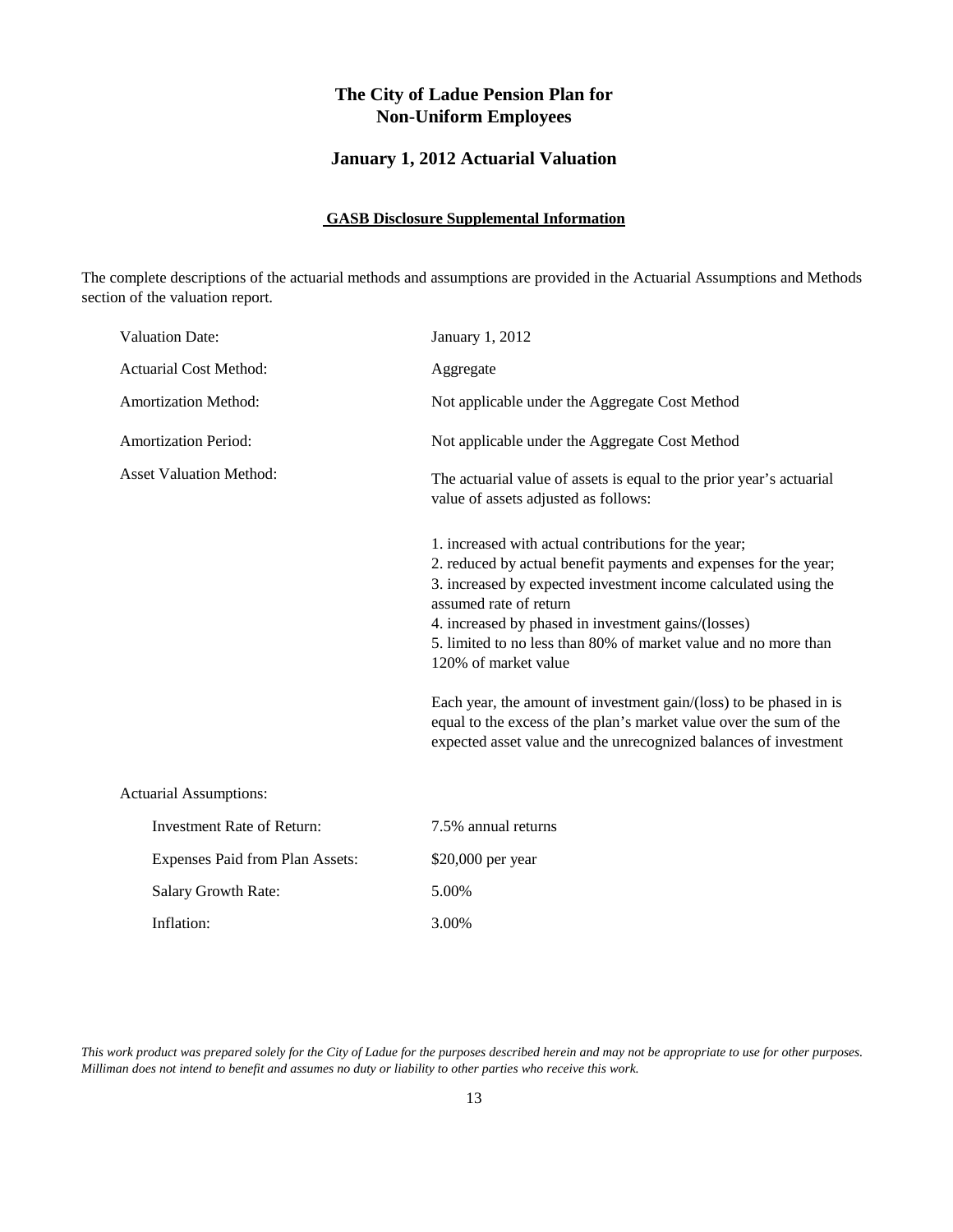#### **January 1, 2012 Actuarial Valuation**

#### **Actuarial Assumptions and Methods**

#### **Interest**

7.5% per annum, compounded annually

#### **Salary Increases**

5.0% per annum, compounded annually

#### **Inflation**

3.0% per annum

#### **Mortality**

Healthy Lives: RP-2000 Combined White Collar Mortality Table, male and female rates, projected to 2017 by Scale AA.

Disabled Lives: Post-1994 Disability Mortality Table as prescribed by IRS Revenue Ruling 96-7, male and female rates.

#### **Withdrawal**

Rates vary by age and gender. Rates at selected ages are:

|            | Male Percent | Female      |
|------------|--------------|-------------|
|            | Withdrawing  | Percent     |
| <u>Age</u> |              | Withdrawing |
| 20         | 20.0%        | 22.5%       |
| 25         | 15.0         | 17.5        |
| 30         | 10.0         | 12.5        |
| 35         | 7.5          | 9.0         |
| 40         | 5.0          | 6.5         |
| 45         | 3.4          | 4.5         |
| 50         | 2.0          | 3.0         |
| 55         | 1.0          | 1.5         |
|            | (0.0)        | 0.0         |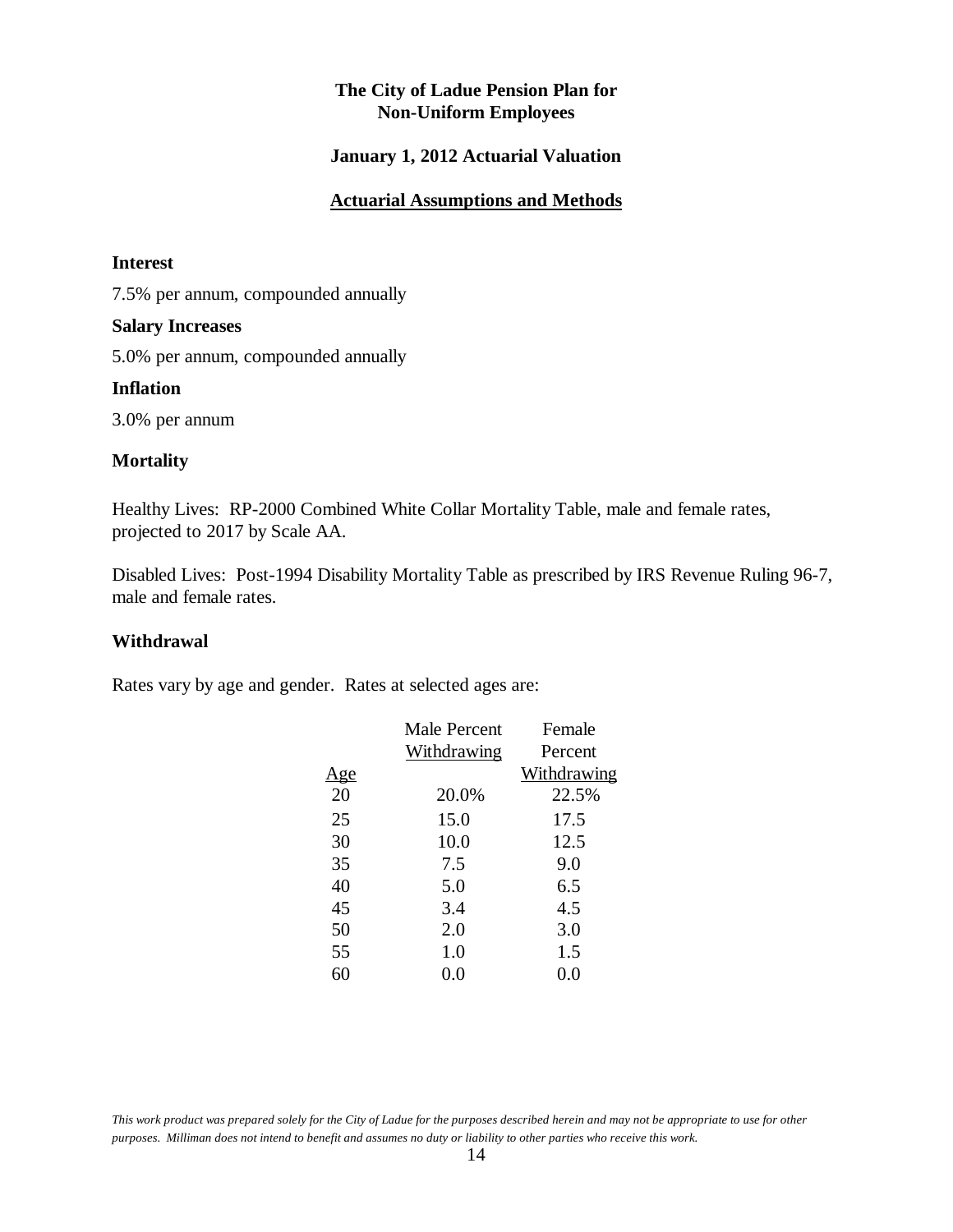#### **January 1, 2012 Actuarial Valuation**

#### **Actuarial Assumptions and Methods**

#### **Retirement**

Rates vary by age as follows:

|     | Percent  |
|-----|----------|
| Age | Retiring |
| 62  | 30%      |
| 63  | 20       |
| 64  | 10       |
| 65  | 100      |

Terminated vested participants are assumed to retire at Normal Retirement Age.

#### **Disability**

Rates vary by age and gender. Rates at selected ages are:

|            | Male Percent | Female          |
|------------|--------------|-----------------|
|            | Becoming     | Percent         |
|            | Disabled     | Becoming        |
| <u>Age</u> |              | <b>Disabled</b> |
| 35         | 0.00         | 0.00            |
| 40         | 0.05         | 0.10            |
| 45         | 0.10         | 0.20            |
| 50         | 0.20         | 0.30            |
| 55         | 0.31         | 0.45            |
| 60         | 0.45         | 0.63            |
| 65         | $0.00\,$     | $0.00\,$        |

#### **Administrative Expenses**

\$20,000 per year

#### **Marriage**

80% of members are assumed to be married at the time of withdrawal, retirement, death or disability. Males are assumed to be 4 years older than their spouses.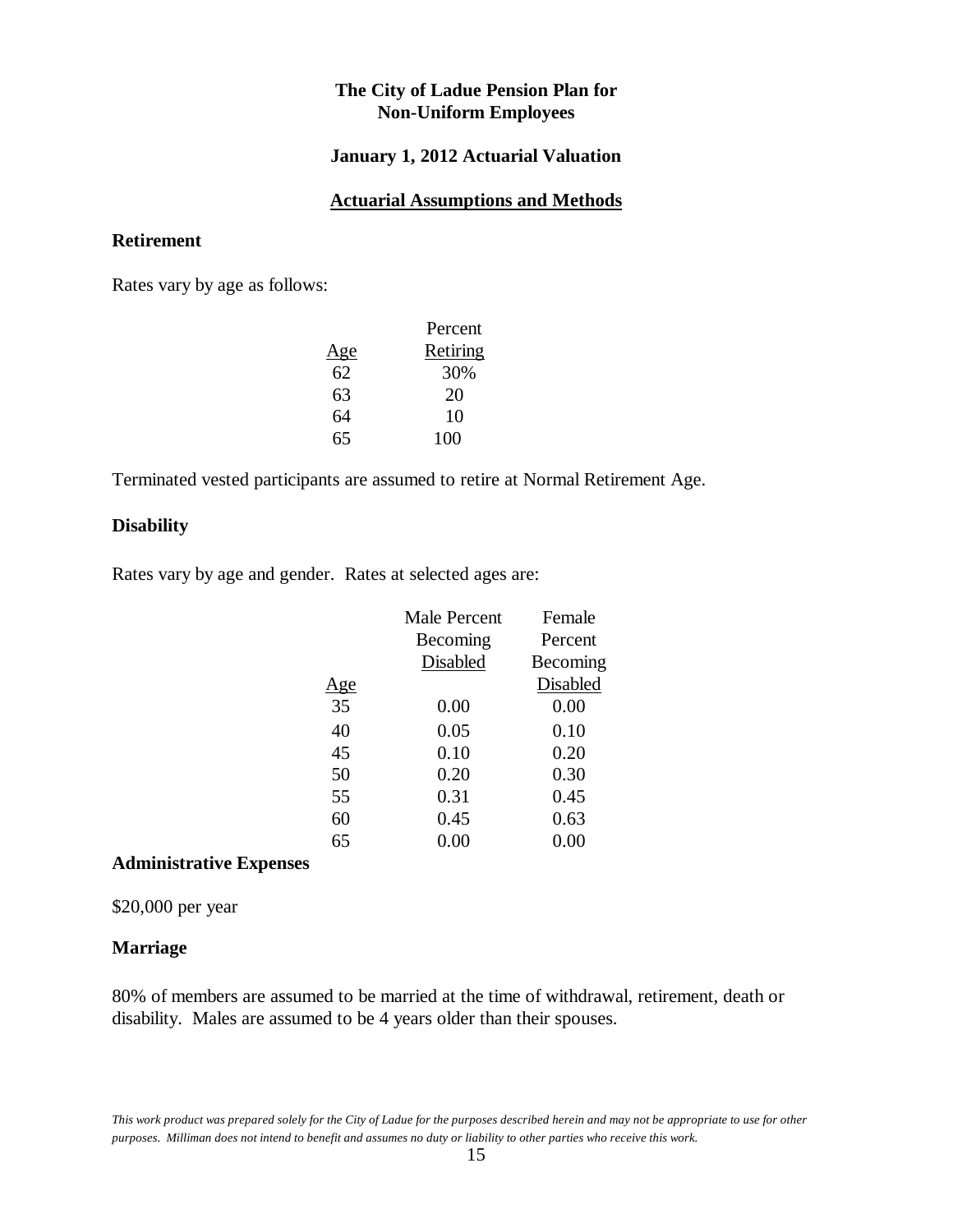### **January 1, 2012 Actuarial Valuation**

### **Actuarial Assumptions and Methods**

#### **Unused Sick Leave and Vacation Pay**

Unused sick leave and vacation pay cashouts are assumed to increase benefits at retirement by 10.0%.

### **Actuarial Cost Method**

The actuarial cost method is the Aggregate Cost Method, where the normal cost rate as a percentage of covered payroll is equal to (a) divided by (b) where

- (a) is the actuarial present value of future benefits on the valuation date, minus the actuarial value of assets on the valuation date, and
- (b) is the present value of future salaries on the valuation date.

The normal annual cost is the product of the normal cost rate times covered payroll on the valuation date.

Actuarial gains or (losses) will decrease (increase) the normal rate and be spread as a constant percent of payroll for the overall group.

#### **Asset Valuation Method**

An asset valuation method is used to help smooth short term fluctuations in market value. The actuarial value of assets is equal to the prior year's actuarial value of assets adjusted as follows:

- 1. increased with actual contributions for the year;
- 2. reduced by actual benefit payments and expenses for the year;
- 3. increased by expected investment income calculated using the assumed rate of return
- 4. increased by phased in investment gains/(losses)
- 5. limited to no less than 80% of market value and no more than 120% of market value

Each year, the amount of investment gain/(loss) to be phased in is equal to the excess of the plan's market value over the sum of the expected asset value and the unrecognized balances of investment gains/(losses) for the previous five years. 20% of this amount plus 20% of the similar amounts calculated in each of the four preceding years are summed and recognized as the amount of phased-in gains recognized in the current year.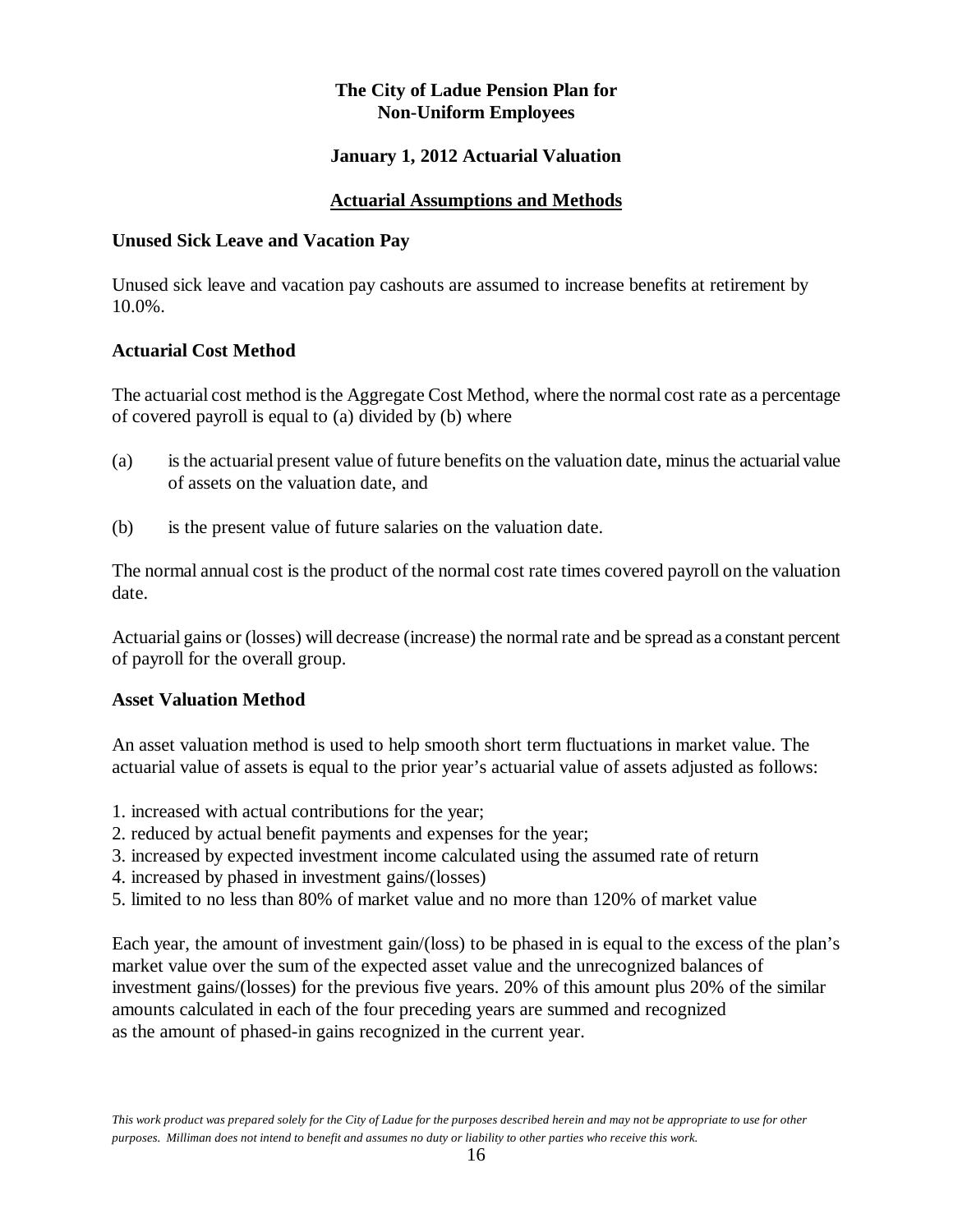#### **January 1, 2012 Actuarial Valuation**

#### **Summary of Plan Provisions**

A summary of the current primary provisions of the Plan is presented below. A complete description of the provisions can be found in Ordinance 1931.

#### **Effective Date**

Originally effective January 1, 1968; most recently restated effective November 19, 2007 and amended November 21, 2011.

### **Eligibility**

Any regular, full-time, permanent employee of the City of Ladue who is not covered by the City of Ladue Firemen and Policemen's Pension Plan becomes eligible the first day of the month following hire date.

#### **Employee Contributions**

Employees are no longer required to contribute to the Pension Fund. Contributions accumulate at an interest rate of 4% as established by the Retirement Committee.

#### **Earnings**

Calendar year compensation paid to an employee by the City of Ladue, including unused sick leave, vacation pay, LTD premiums, temporary disability payments, and employee contributions to an eligible deferred compensation plan, cafeteria plan, or transportation expense program.

#### **Final Average Earnings (FAE)**

Average monthly salary during the highest 36 consecutive months of salary within the last 120 months of employment, or average monthly salary during an employee's entire employment if employed less than 36 months. The FAE for a disabled participant is determined as of the Date of Disability.

#### **Credited Service**

Completed months of continuous service from date of hire to date of termination, including periods on disability and Family and Medical Leave.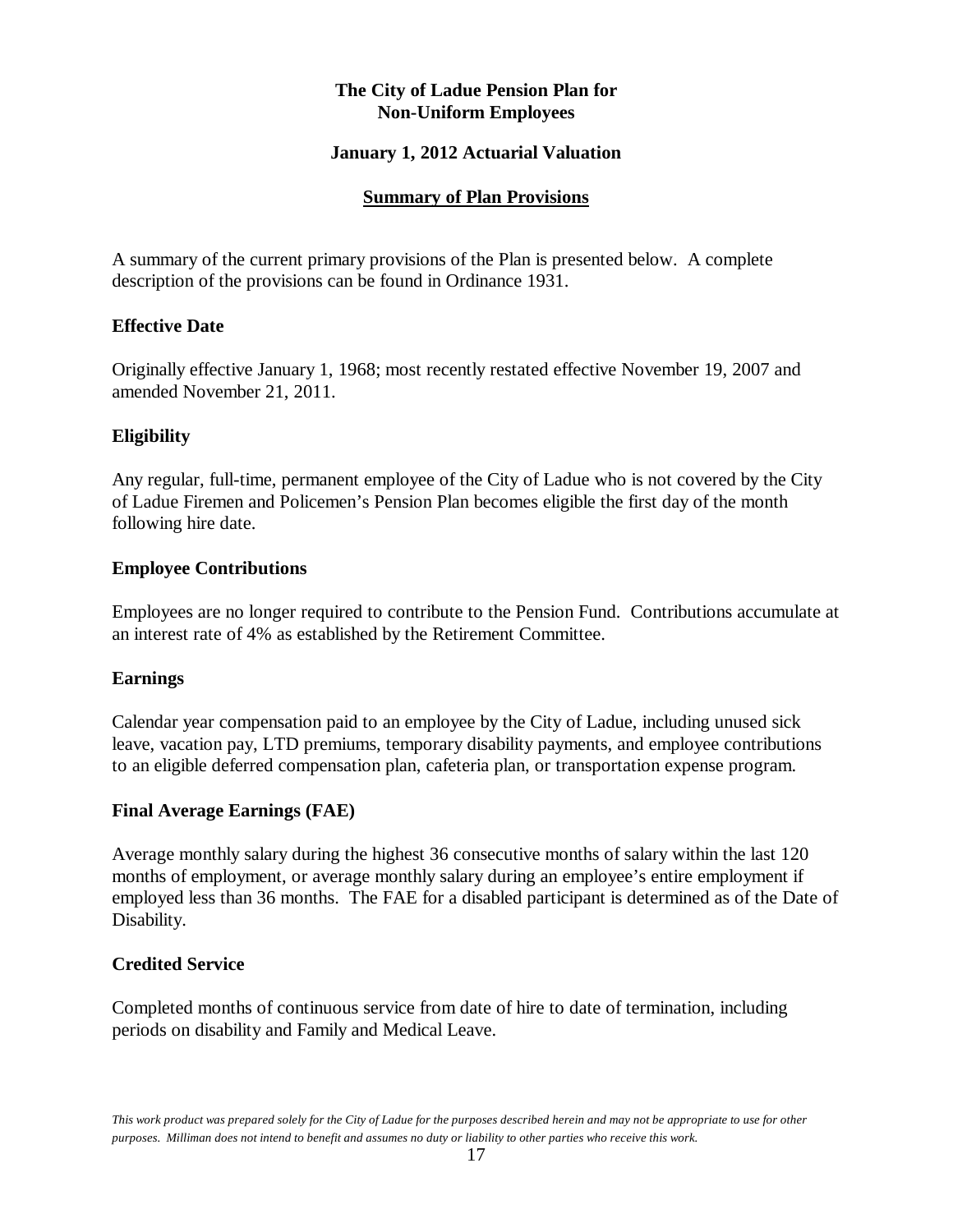#### **January 1, 2012 Actuarial Valuation**

#### **Summary of Plan Provisions**

#### **Normal Retirement**

Eligibility: Age 62.

Benefit: 1.25% of FAE multiplied by Credited Service not in excess of 35 years.

Members who terminated on or after January 1, 2000 are also entitled to a refund of any accumulated employee contributions with interest.

#### **Disability Benefit**

Eligibility: 10 years of Credited Service including period of Disability.

Benefit: The Disability Benefit is paid outside the Plan by the City's Long-Term Disability Plan for disabilities that occur after January 1, 2008. Upon attaining Early or Normal Retirement eligibility, a disabled member is entitled to the Early or Normal Retirement Benefit based on FAE at Date of Disability and Credited Service including the period while on LTD.

#### **Early Retirement**

Eligibility: Age 55 with 10 years of Credited Service.

Benefit: Accrued Benefit based on FAE and Credited Service at retirement actuarially reduced for early commencement.

> Members who terminated on or after January 1, 2000 are also entitled to a refund of any accumulated employee contributions with interest.

#### **Termination Benefit**

All members who terminated on or after January 1, 2000 are entitled to a refund of any accumulated employee contributions with interest. A member with at least 10 years of Credited Service is also entitled to his Accrued Benefit based on FAE and Credited Service at termination actuarially adjusted for date of retirement.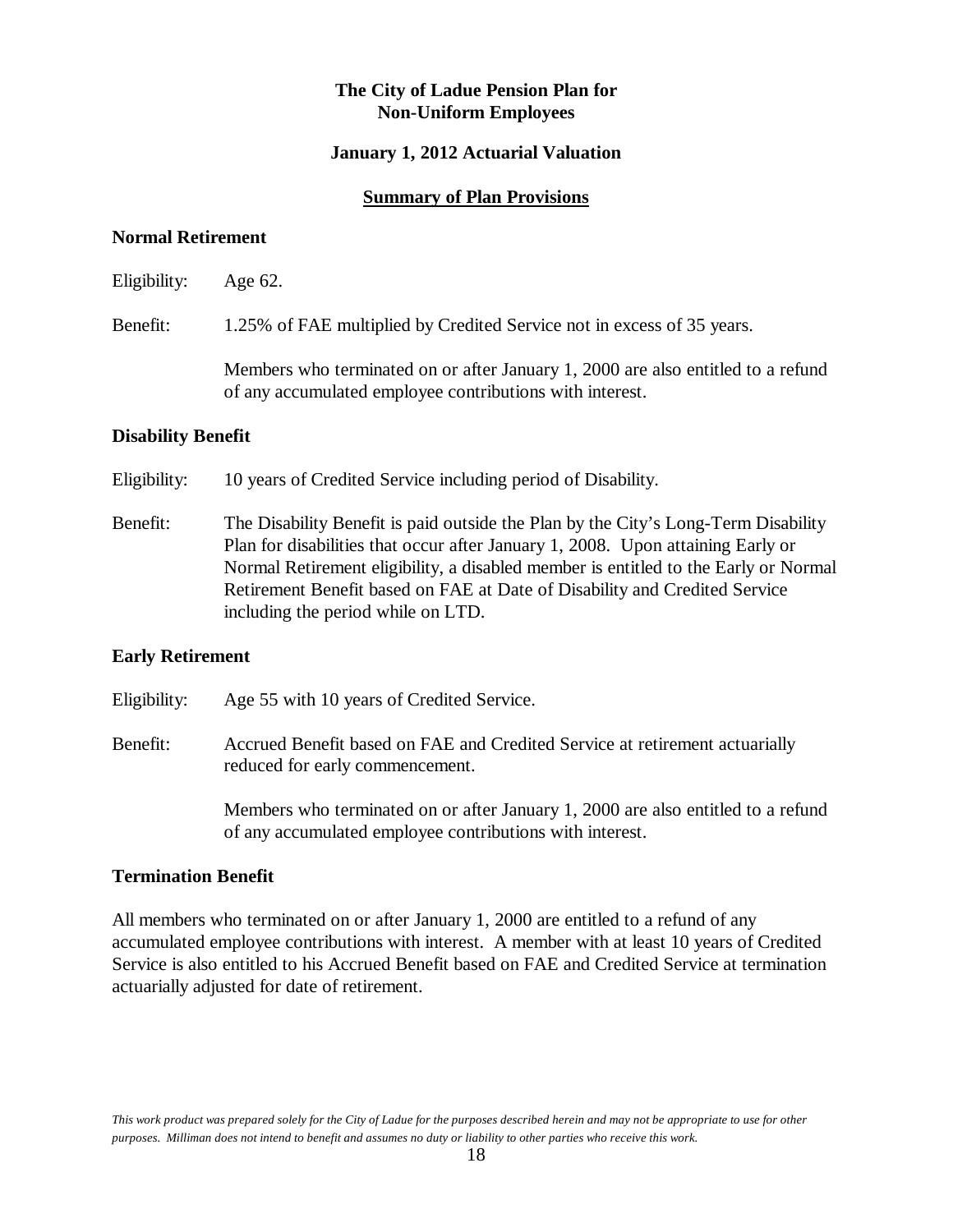#### **January 1, 2012 Actuarial Valuation**

#### **Summary of Plan Provisions**

#### **Late Retirement Benefit**

Accrued Benefit based on FAE and Credited Service at retirement.

Members who terminated on or after January 1, 2000 are also entitled to a refund of any accumulated employee contributions with interest.

#### **Pre-Retirement Death Benefit**

The spouse of a member who has completed 10 years of Credited Service or attained age 62 is entitled to the amount the spouse would have received had the member retired any time after attaining age 55 and elected the 100% Joint and Survivor Annuity, based on FAE and Credited Service at the time of death.

#### **Normal Form of Payment**

Joint & 50% Survivor Annuity for married members, Single Life Annuity for single members.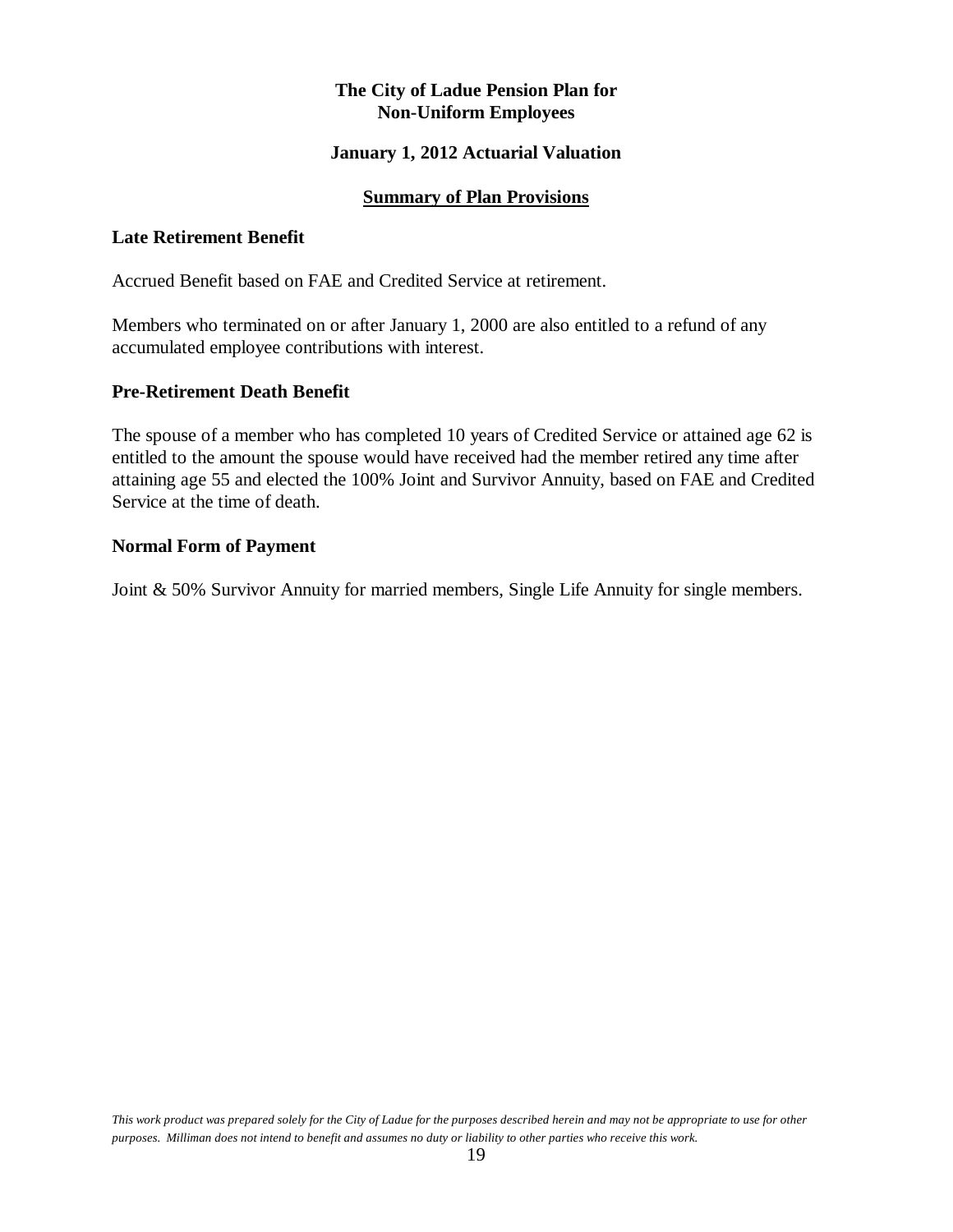### **January 1, 2012 Actuarial Valuation**

### **Summary of Member Data**

|         |                                                         | January 1, 2011 <sup>*</sup> | <b>January 1, 2012</b> |
|---------|---------------------------------------------------------|------------------------------|------------------------|
| $1_{-}$ | <b>Active Members</b>                                   |                              |                        |
|         | a. Count                                                | 29                           | 28                     |
|         | b. Plan Compensation                                    | 1,717,264                    | 1,638,495              |
|         | c. Average Compensation                                 | 59,216                       | 58,518                 |
|         | d. Average Age                                          | 49.7                         | 49.1                   |
|         | e. Average Service                                      | 16.9                         | 16.7                   |
| 2.      | Retired Members (Including Beneficiaries and Disableds) |                              |                        |
|         | a. Count                                                | 11                           | 13                     |
|         | b. Total Monthly Benefits                               | \$4,979                      | \$8,625                |
|         | c. Average Monthly Benefits                             | \$453                        | \$663                  |
| 3.      | <b>Terminated Vested Members</b>                        |                              |                        |
|         | a. Count                                                | $\overline{2}$               |                        |
|         | b. Total Monthly Benefits                               | \$1,043                      | \$1,043                |
|         | <b>Average Monthly Benefits</b><br>$C_{\bullet}$        | \$522                        | \$522                  |

*\*From Mercer January 1, 2011 Actuarial Valuation Report*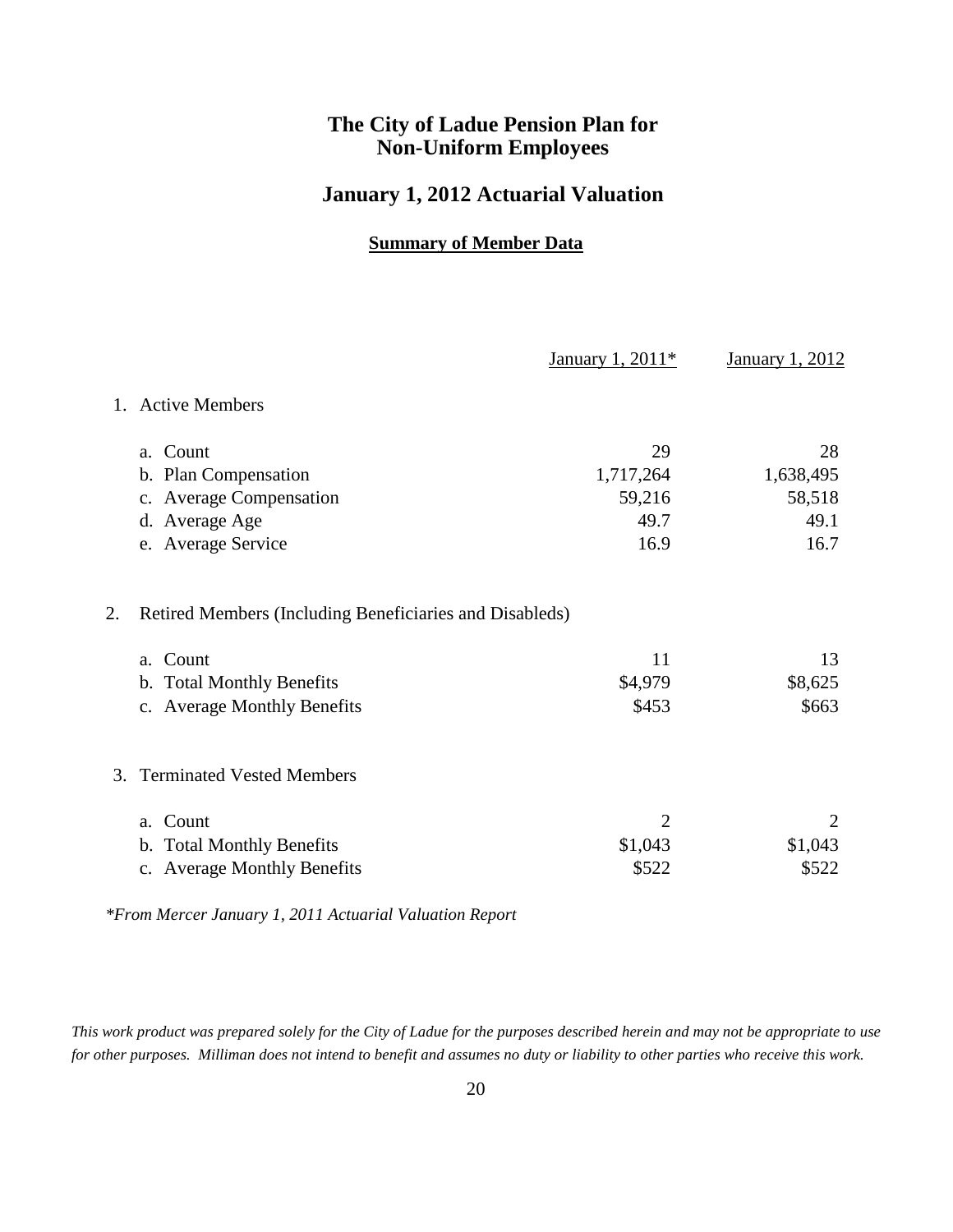### **January 1, 2012 Actuarial Valuation**

### **Distribution of Active Members by Age and by Years of Service(as of January 1, 2012)**

|           |                |            |            |                |          | TEARS OF CREDITED SERVICE |                |          |          |           |       |
|-----------|----------------|------------|------------|----------------|----------|---------------------------|----------------|----------|----------|-----------|-------|
| Attained  | Under 1        | $1$ to $4$ | $5$ to $9$ | 10 to 14       | 15 to 19 | 20 to 24                  | 25 to 29       | 30 to 34 | 35 to 39 | 40 and up |       |
| Age       | No.            | No.        | No.        | No.            | No.      | No.                       | No.            | No.      | No.      | No.       | Total |
|           |                |            |            |                |          |                           |                |          |          |           |       |
| Under 25  | $\mathbf{0}$   | $\Omega$   | $\theta$   | $\overline{0}$ | 0        | 0                         |                | $\Omega$ | $\Omega$ | 0         |       |
| 25 to 29  | $\Omega$       |            |            | 0              |          | 0                         |                |          |          | 0         |       |
| 30 to 34  |                |            |            |                |          |                           |                |          |          |           |       |
| 35 to 39  |                |            |            |                |          |                           |                |          |          |           |       |
| 40 to 44  | 0              |            |            |                |          |                           |                |          |          |           |       |
| 45 to 49  | 0              |            |            |                |          |                           |                |          |          |           |       |
| 50 to 54  |                |            |            |                |          |                           |                |          |          |           |       |
| 55 to 59  |                |            |            |                |          |                           |                |          |          |           |       |
| 60 to 64  | 0              |            |            |                |          |                           |                |          |          |           |       |
| 65 to 69  | 0              |            |            |                |          |                           |                |          |          |           |       |
| 70 and up | $\overline{0}$ | $\theta$   | 0          | $\overline{0}$ |          | $\theta$                  | 0              | 0        | 0        | 0         |       |
|           |                |            |            |                |          |                           |                |          |          |           |       |
| Total     | ⌒              |            |            | 9              |          |                           | $\overline{c}$ |          |          | 0         | 28    |

YEARS OF CREDITED SERVICE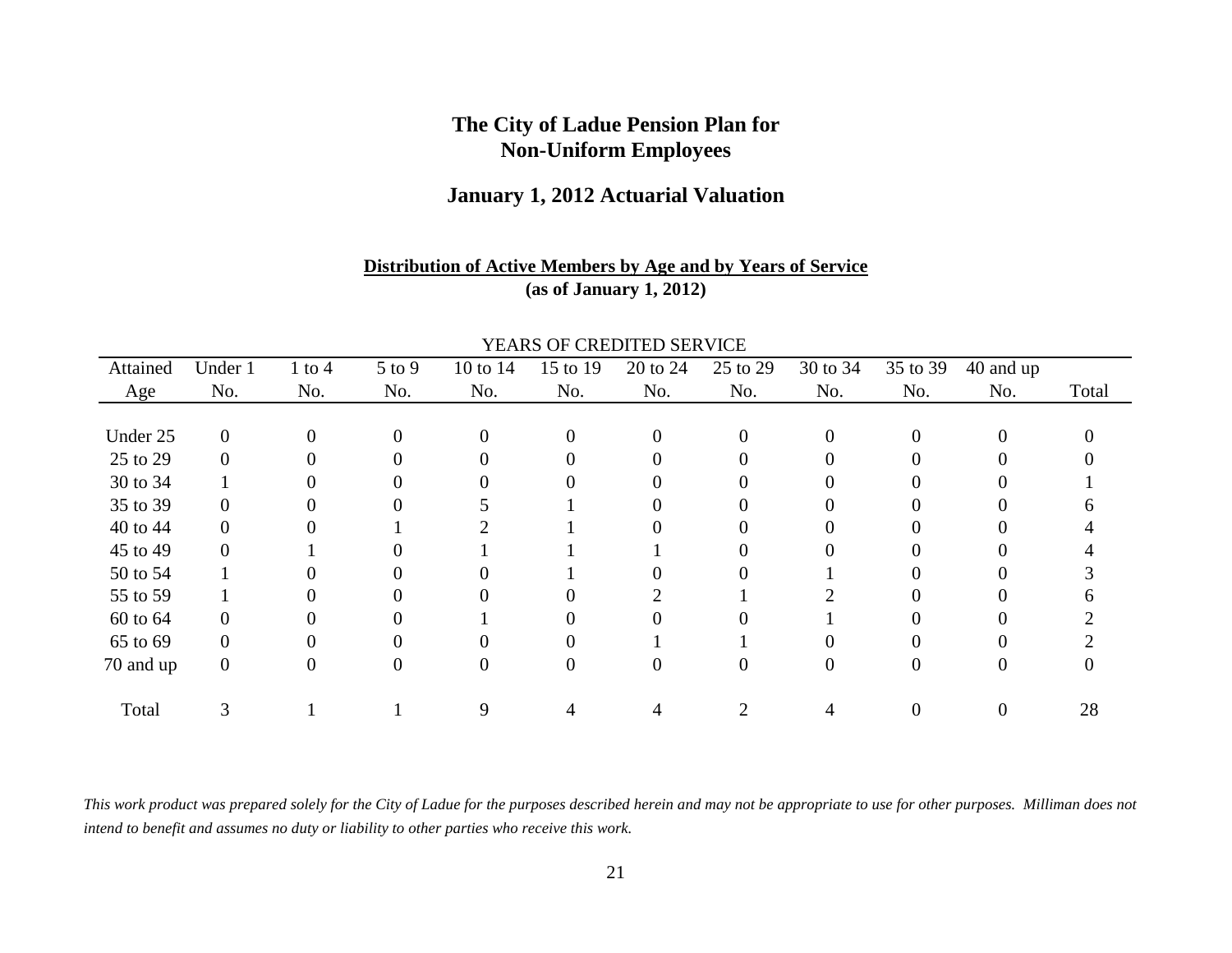## **January 1, 2012 Actuarial Valuation**

|                                   | Active<br><b>Members</b> | <b>Members</b><br>in Pay<br><b>Status</b> | Terminated<br>Vested<br><b>Members</b> | <b>Total</b>            |
|-----------------------------------|--------------------------|-------------------------------------------|----------------------------------------|-------------------------|
| Count as of January 1, 2012       | 29                       | 11                                        | $\overline{2}$                         | 42                      |
| New Entrants                      | 3                        | $\mathbf{0}$                              | $\theta$                               | 3                       |
| Rehired                           | $\overline{0}$           | $\overline{0}$                            | $\overline{0}$                         | $\overline{0}$          |
| Retired                           | (3)                      | 3                                         | $\overline{0}$                         | $\overline{0}$          |
| <b>Became Disabled</b>            | $\overline{0}$           | $\overline{0}$                            | $\theta$                               | $\boldsymbol{0}$        |
| Lump Sum Payouts                  | $\overline{0}$           | $\overline{0}$                            | $\overline{0}$                         | $\boldsymbol{0}$        |
| Died with Beneficiary             | $\overline{0}$           | $\overline{0}$                            | $\theta$                               | $\overline{0}$          |
| New Beneficiaries                 | $\overline{0}$           | $\overline{0}$                            | $\overline{0}$                         | $\overline{0}$          |
| Died without Beneficiary          | $\overline{0}$           | (1)                                       | $\theta$                               | (1)                     |
| <b>Terminated with Vesting</b>    | $\overline{0}$           | $\overline{0}$                            | $\theta$                               | $\boldsymbol{0}$        |
| <b>Terminated without Vesting</b> | (1)                      | $\overline{0}$                            | $\overline{0}$                         | (1)                     |
| Data Corrections                  | $\overline{0}$           | $\overline{0}$                            | $\overline{0}$                         | $\overline{0}$          |
| <b>Total Changes</b>              | $\Omega$                 | $\overline{2}$                            | 0                                      | $\overline{\mathsf{I}}$ |
| Count as of January 1, 2012       | 28                       | 13                                        | $\overline{2}$                         | 43                      |

### **Summary of Changes in Member Data**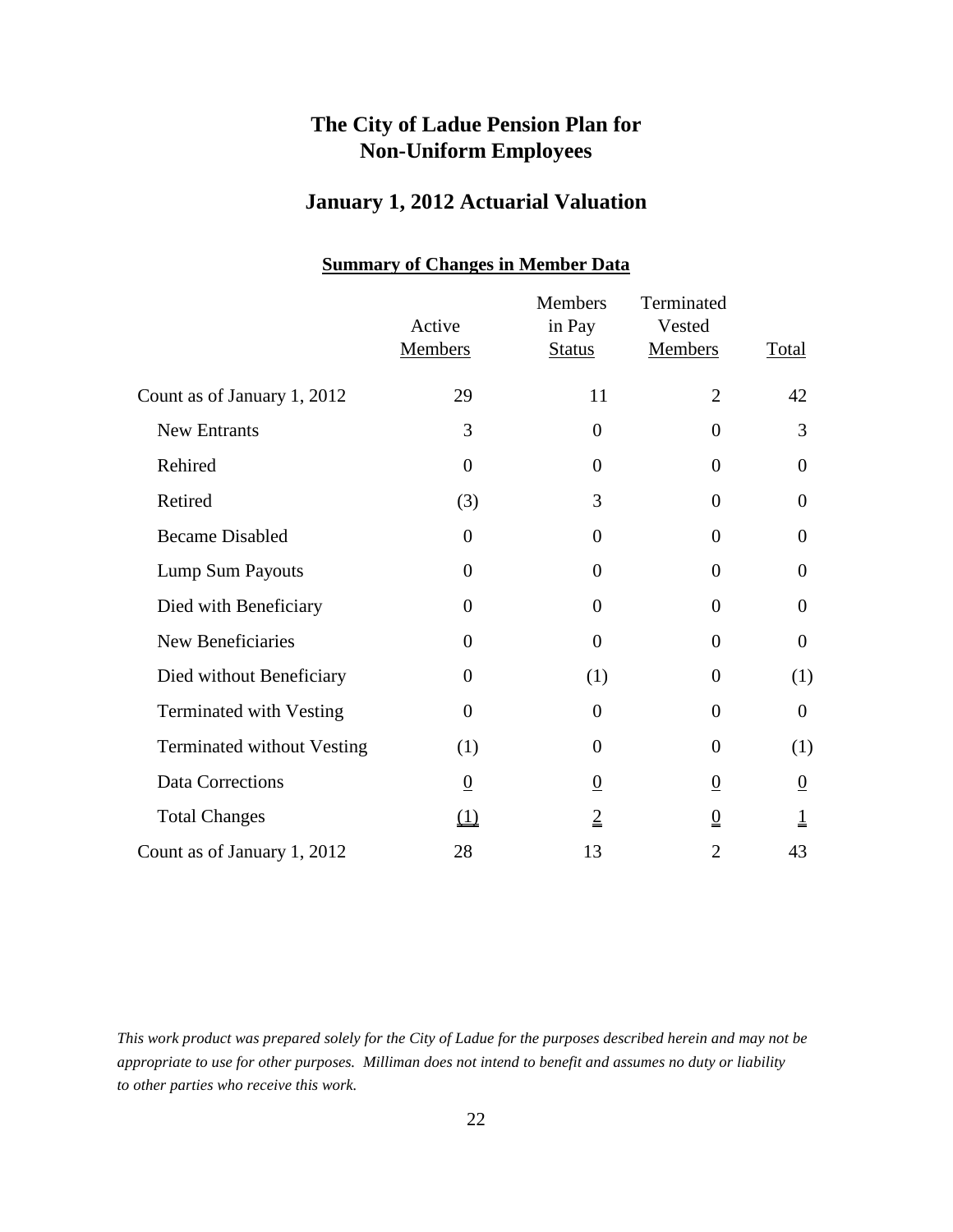

#### **Member Data**

**Total 43 42 42 42 43**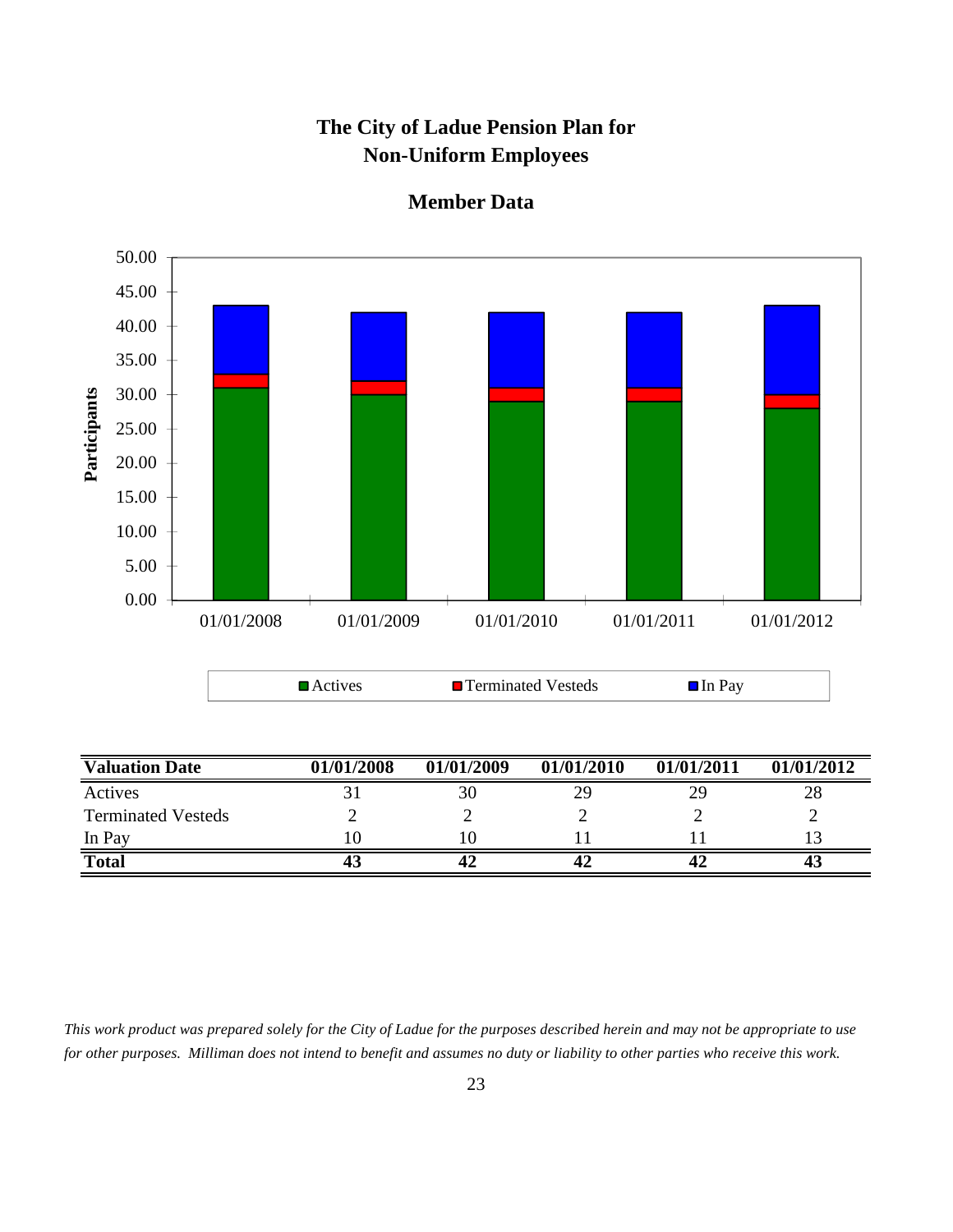

**Total Assets**

| <b>Valuation Date</b> | <b>Market Value</b> | <b>Actuarial Value</b> |
|-----------------------|---------------------|------------------------|
| 01/01/2008            | \$2,524,959         | \$2,542,196            |
| 01/01/2009            | \$1,953,338         | \$2,344,006            |
| 01/01/2010            | \$2,749,187         | \$3,069,929            |
| 01/01/2011            | \$3,307,634         | \$3,399,572            |
| 01/01/2012            | \$3,293,456         | \$3,501,401            |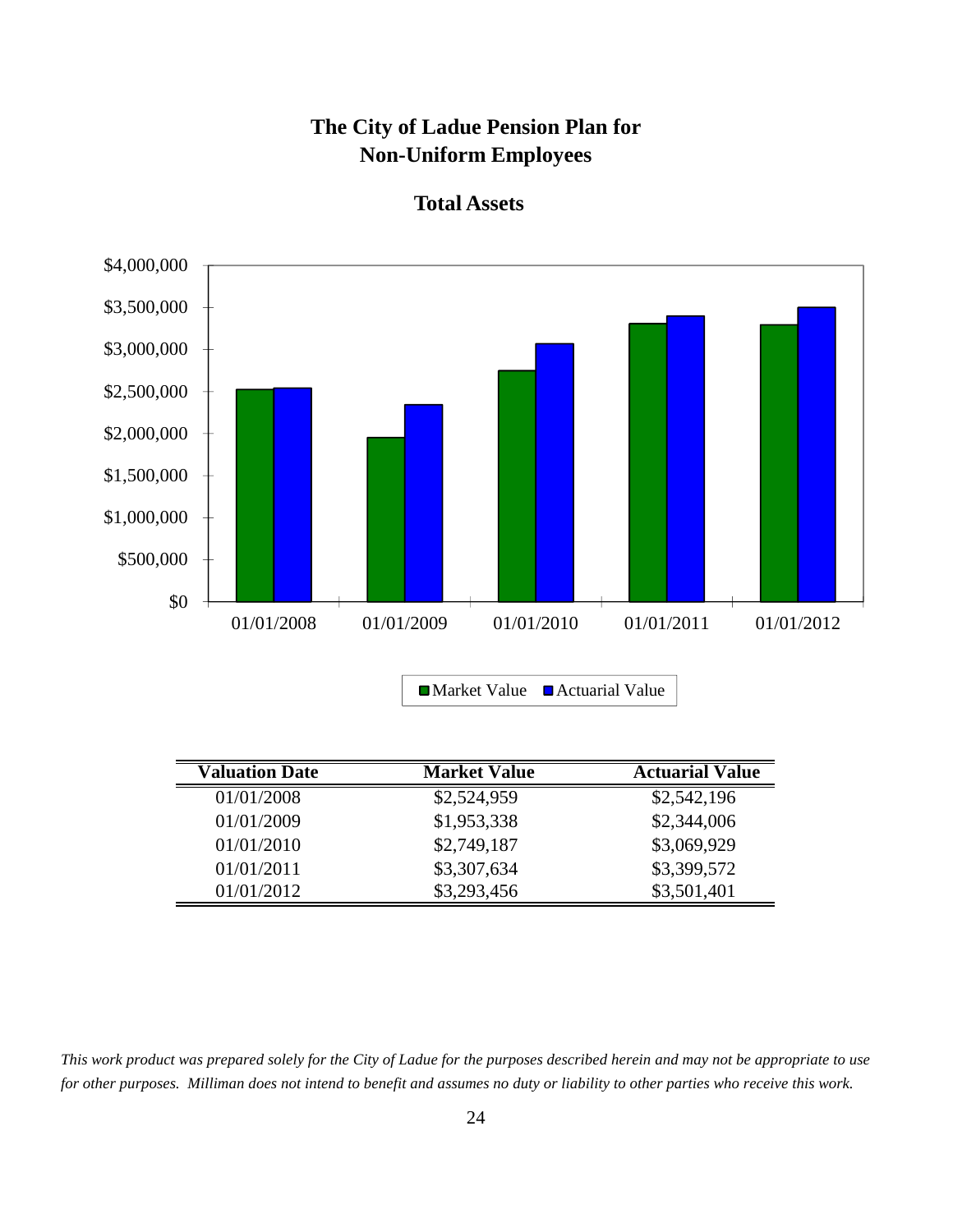## **Rate of Return (%) on Total Assets**



| <b>Valuation Date</b> | <b>Actuarial Value</b> | <b>Market Value</b> |
|-----------------------|------------------------|---------------------|
| 01/01/2009            | $-11.8\%$              | $-26.3%$            |
| 01/01/2010            | 16.4%                  | 22.7%               |
| 01/01/2011            | 4.9%                   | 13.5%               |
| 01/01/2012            | 2.8%                   | $-0.6%$             |

*This work product was prepared solely for the City of Ladue for the purposes described herein and may not be appropriate to use for other purposes. Milliman does not intend to benefit and assumes no duty or liability to other parties who receive this work.*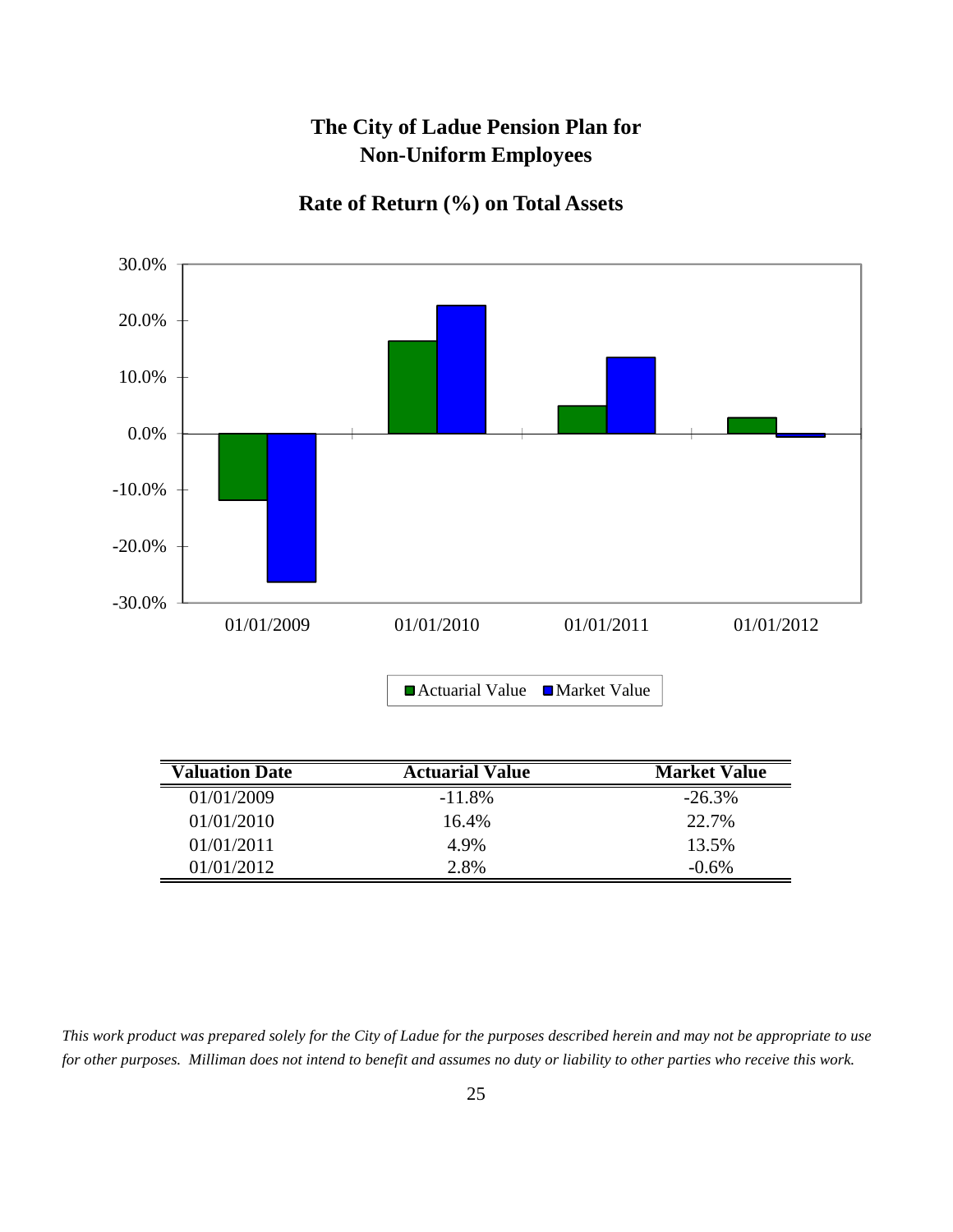**Funded Ratio: Actuarial Value of Assets (AVA) vs. Actuarial Accrued Liability (AAL)**



| <b>Valuation Date</b> | <b>AVA/AAL</b> |
|-----------------------|----------------|
| 01/01/2008            | 87.7%          |
| 01/01/2009            | 74.5%          |
| 01/01/2010            | 87.9%          |
| 01/01/2011            | 90.7%          |
| 01/01/2012            | 82.1%          |

*This work product was prepared solely for the City of Ladue for the purposes described herein and may not be appropriate to use for other purposes. Milliman does not intend to benefit and assumes no duty or liability to other parties who receive this work.*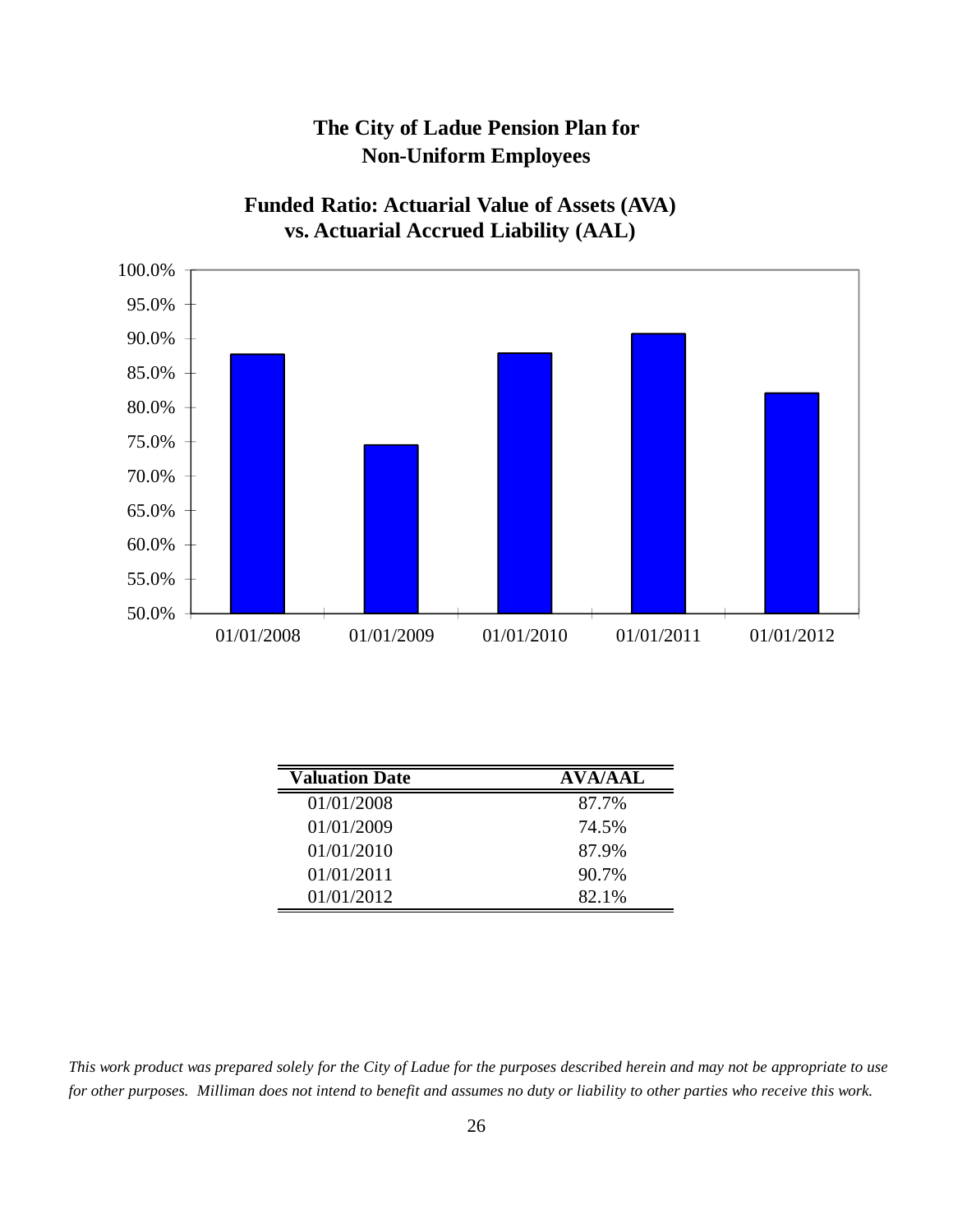

**Present Value All Future Benefits (\$) vs. Assets**

| <b>OPVFB</b> | ■ Actuarial Assets |
|--------------|--------------------|
|              |                    |

| <b>Valuation Date</b> | PVFB        | <b>Actuarial Assets</b> |
|-----------------------|-------------|-------------------------|
| 01/01/2008            | \$3,540,530 | \$2,542,196             |
| 01/01/2009            | \$3,769,328 | \$2,344,006             |
| 01/01/2010            | \$4,128,558 | \$3,069,929             |
| 01/01/2011            | \$4,407,308 | \$3,399,572             |
| 01/01/2012            | \$5,002,693 | \$3,501,401             |